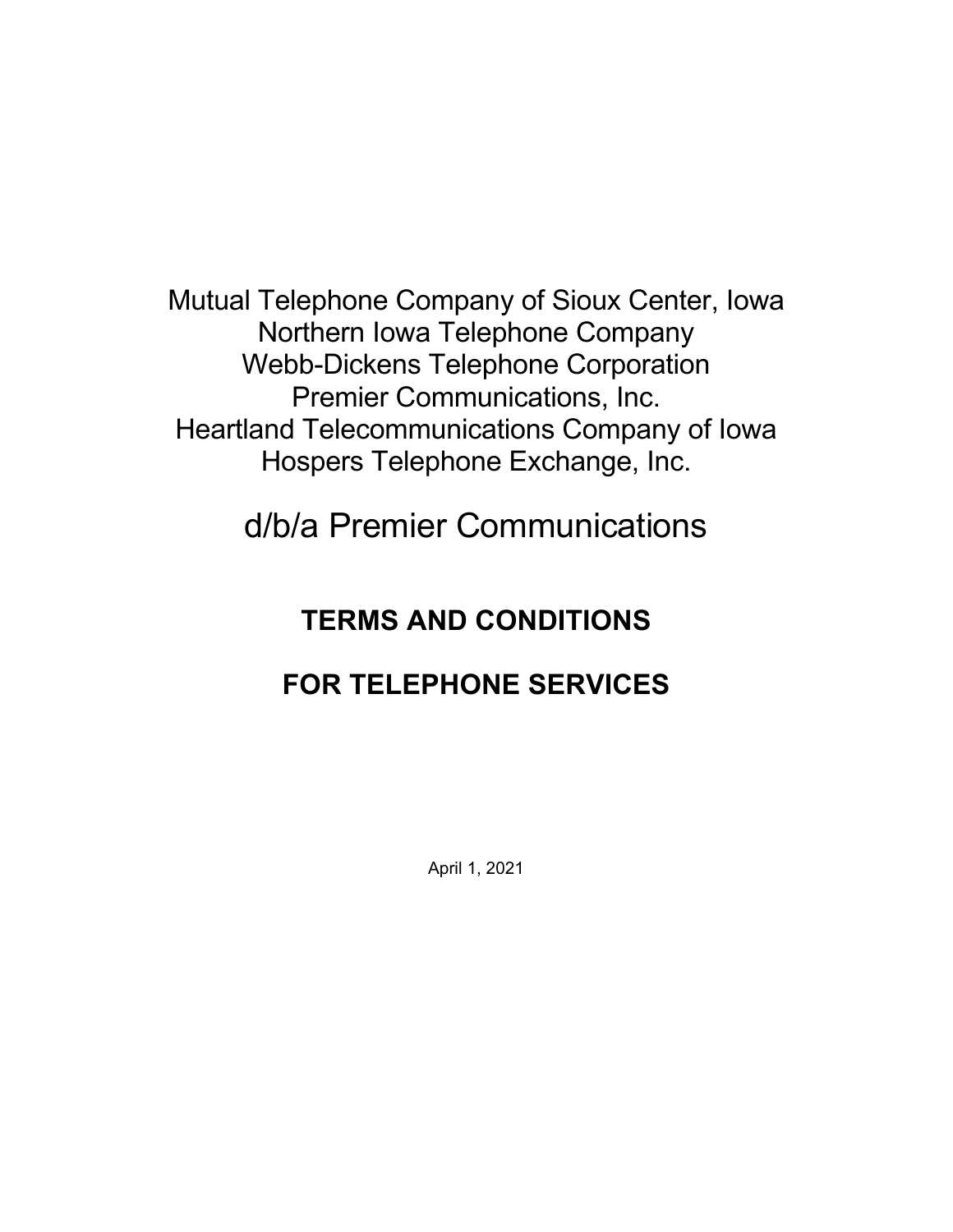### **IDENTIFICATION OF SERVICES INCLUDED**

- PART 1 General Terms and Conditions and Table of Contents
- PART 2 Telephone Service
- PART 3 Service Price List

These terms and conditions govern services provided by Premier Communications hereinafter referred to as the Company. They include one or more types of services as specified by the Company.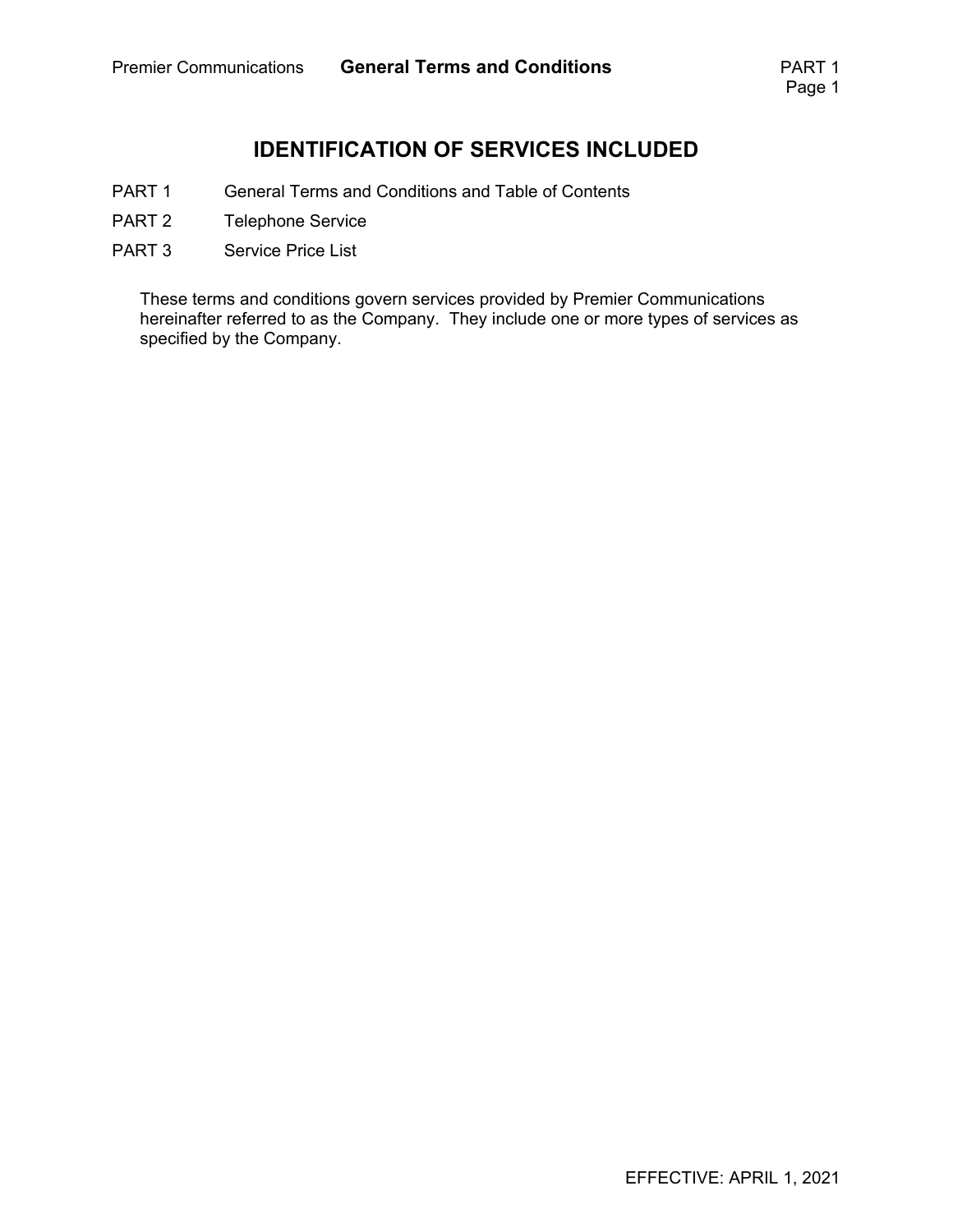## **TABLE OF CONTENTS**

### **Part 1 – General Terms and Conditions**

| 1.1  |                                                                                                                                                                                                                                                                                                                   |
|------|-------------------------------------------------------------------------------------------------------------------------------------------------------------------------------------------------------------------------------------------------------------------------------------------------------------------|
| 1.2  | <b>Availability of Facilities</b><br>1.<br>2.<br>Allowance for Failure of Service<br>3. Transmitting Messages - Security<br>4. Use of Connecting Company Facilities<br>5. Defacement of Property<br>6. Limitation of Liability                                                                                    |
| 1.3. | <b>Establishment of Credit</b><br>1.<br>2. Amount of Deposits<br>3. Deposits and Collection Practices.<br>4. Deposit Refunds<br>5. Criteria for Procurement of Deposits                                                                                                                                           |
| 1.4. | 1. Application for Service<br>2. Access Rights<br>3. Safe Working Environment<br>4. Alterations<br>5. Maintenance and Repairs<br>6. Unusual Installation Costs<br>7. Construction Charges<br>8. Installation and Service Charges<br>9. Minimum Contract Period                                                    |
| 1.5. | Network Connections and Use of Service and Facilities  Part 1, p.11<br>1. Demarcation Point.<br>2. Use of Customer Service<br>3. Connection of Customer Premise Equipment and Wiring                                                                                                                              |
| 1.6. | 1. Payment for Service<br>2. Application of Residence and Business Rates<br>3. Taxes or Fees Billed to Customers<br>4. Service Check – Customer Premise Equipment and Wiring and Repairs<br>5. Late Payment Charges<br>6. Returned Check Charge<br>7. Service Charge for Reconnection<br>8. Adjustment of Charges |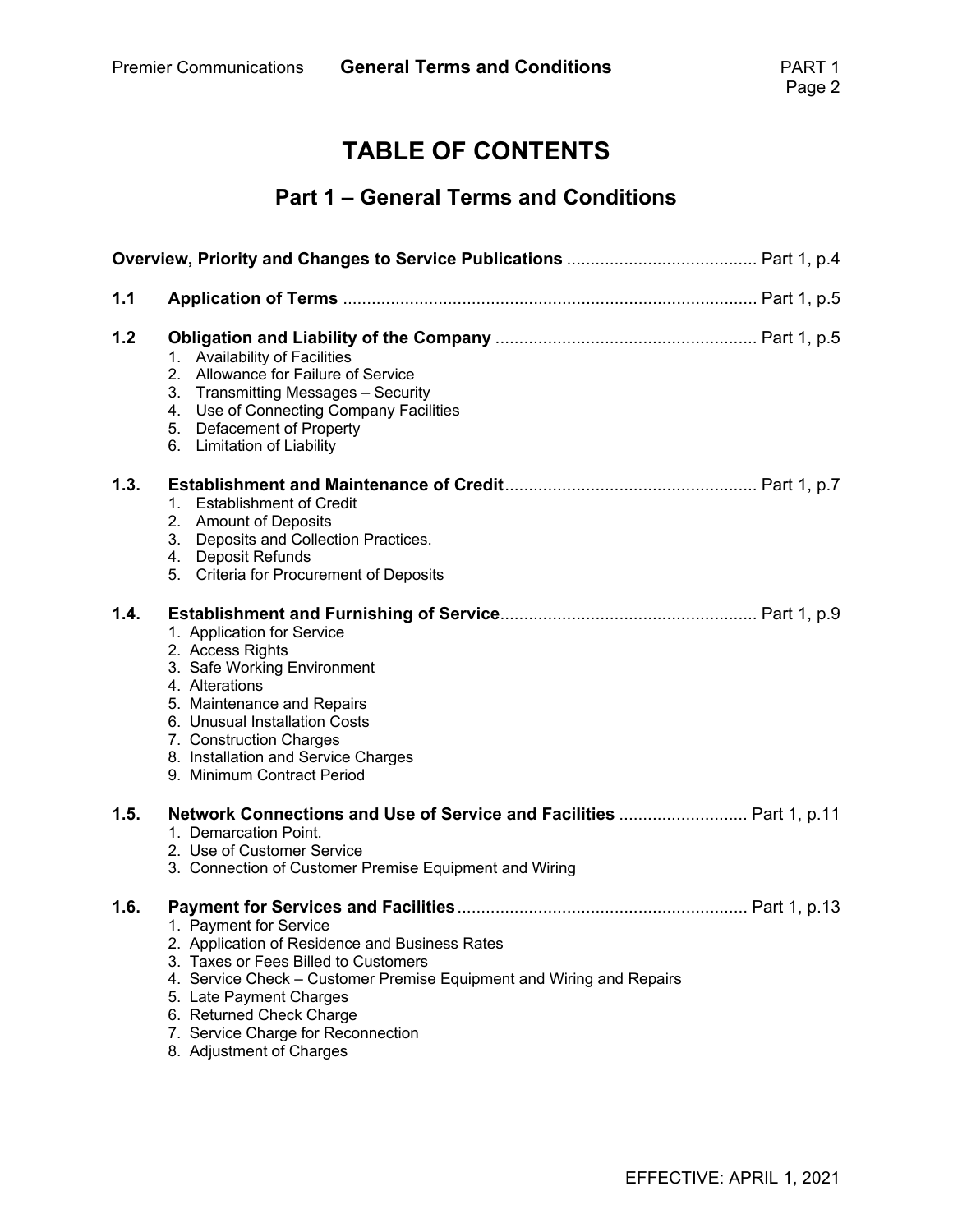| 1.7 | 1. Termination or Suspension |  |
|-----|------------------------------|--|
|     | 2. Notice of Disconnection   |  |
| 1.8 |                              |  |

## **Part 2 – Telephone Service**

| 2.1 | 1. General Information<br>2. Services<br>3. Local Calling Area                                                                                                                                    |
|-----|---------------------------------------------------------------------------------------------------------------------------------------------------------------------------------------------------|
| 2.2 |                                                                                                                                                                                                   |
| 2.3 | 1. Telephone Numbers<br>2. Telephone Directories<br>3. Directory Listings                                                                                                                         |
| 2.4 | 1. Local Operator Services<br>2. Local Directory Assistance<br>3. Toll Blocking Service<br>4. Information Service Access Blocking<br>5. Billed Number Screening Service                           |
| 2.5 | 1. Foreign Exchange Service<br>2. Off Premise Extensions<br>3. Emergency Number Service (911, E911 and NG911)<br>4. Other Service Offerings<br>5. Lifeline Assistance<br>6. Long Distance Service |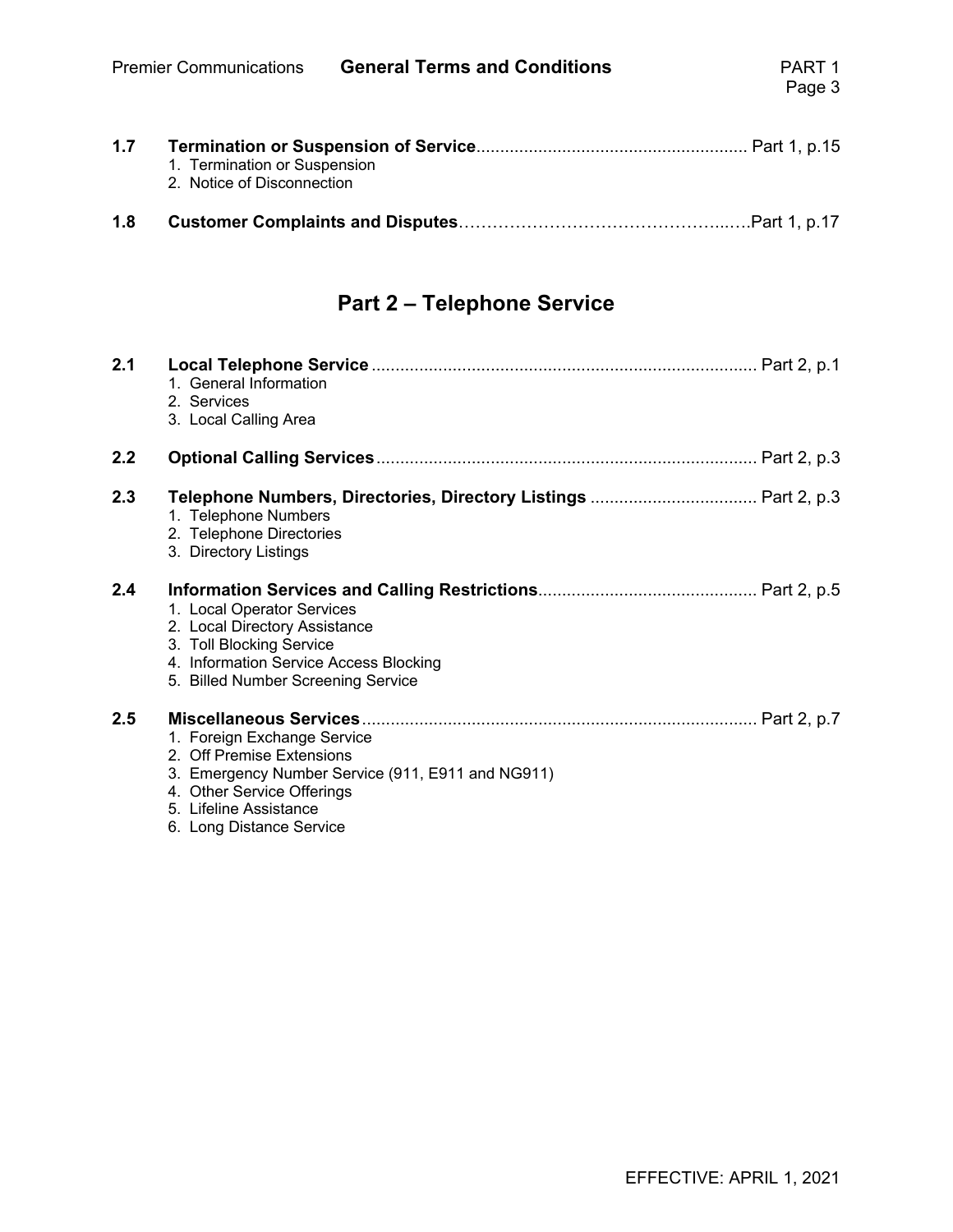#### **OVERVIEW OF SERVICE PUBLICATIONS**

These Terms and Conditions and (where applicable) the following additional documents (collectively, "Service Publications") shall apply to all products and services the Company provides to customers:

Pricing Schedules. A "pricing schedule" means a service price sheet or similar pricing schedule (including related attachments) or other document that is included in Part 3 of these Terms and Conditions or that is later executed by the parties and references these Terms and Conditions. A Pricing Schedule includes the services, the pricing (including discounts and commitments, if applicable), the pricing term (if applicable) and may contain or incorporate by reference other service specific terms and conditions.

Policies. A "policy" means a Company policy that applies in accordance with its terms to any service or service capability within its scope, as may be modified by the Company from time-to-time, including the following:

 The Company's **Privacy Policy**, **Network Management Policy, Acceptable Use Policy, Credit Policy, Return & Exchange Policy and Service Agreement** can be found at https://www.mypremieronline.com/terms-and-conditions.html**.**

Service Contracts. "Service Contracts" means service orders, service contracts, service level agreements, service-specific terms and conditions and similar documents signed by or provided to the customer containing specific descriptions, pricing and other terms and conditions for products, services or service components that are not covered by these Terms and Conditions or that are in addition to or different from these Terms and Conditions.

#### **PRIORITY OF SERVICE PUBLICATIONS**

The order of priority of the Company's Service Publications is:

- a. For prices: The applicable Pricing Schedule found at (a) the company's website, (b) the Price List in Part 3 of this service catalog; or (c) any service agreement signed by the customer;
- b. For Terms and Conditions: any applicable Service Contract, the Company's Policies and these Terms and Conditions; provided that for any regulated services a rule may be first in priority in any jurisdiction where the applicable law or regulation does not permit contract terms to take precedence over inconsistent terms and conditions.

If a conflict exists among provisions of the Company's Service Publications, such conflicts will be resolved in accordance with the preceding order of priority; provided that specific terms will control over general provisions and negotiated or added terms, conditions or pricing will control over standardized, published or non-negotiated terms, conditions and pricing.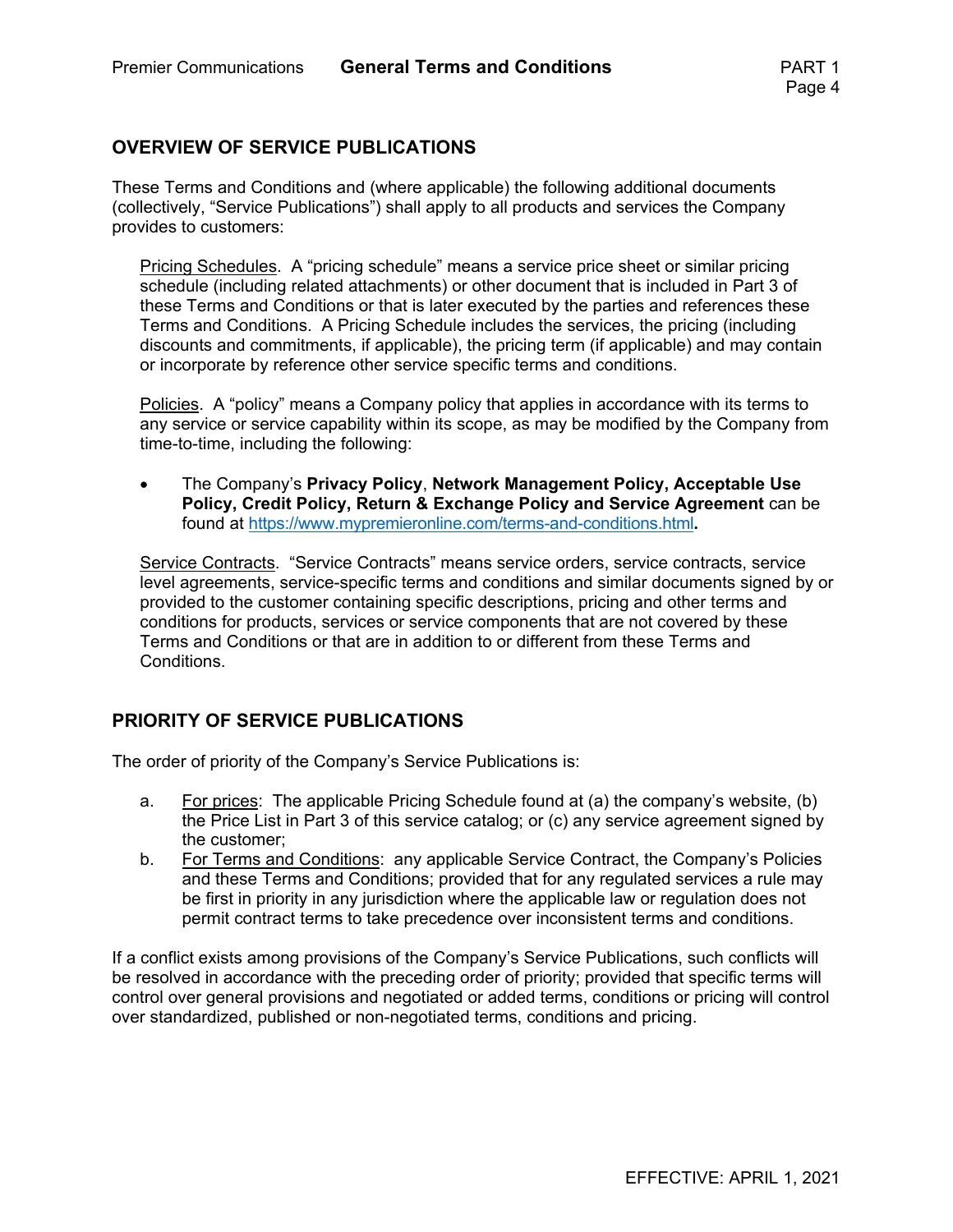#### **CHANGES TO SERVICE PUBLICATIONS**

Unless otherwise provided in your Service Publications, the Company may revise its Service Publications at any time. If the Company revises a Service Publication, the revision has a materially adverse impact on customer, and the Company does not implement revisions that remedy such materially adverse impact within 30 days after receipt of notice from customer, then customer may, as customer's sole remedy, elect to terminate the affected service or service components as provided in Part 1, Section 1.7.

#### **1.1 APPLICATION OF TERMS**

The General Terms and Conditions set forth in Part 1 of this Service Catalog apply to all products and services the Company provides customer pursuant to this Service Catalog and shall continue in effect so long as services are provided under this Service Catalog. To the extent applicable to any service, services are also subject to the service-specific terms and conditions set forth in other Parts of this Service Catalog.

In the event of any conflict between these General Terms and Conditions and the service-specific terms and conditions set forth in other Parts of this Service Catalog, the service-specific terms and conditions shall control.

#### **1.2 OBLIGATION AND LIABILITY OF THE COMPANY**

- 1. Availability of Facilities. The Company's obligation to furnish services is dependent upon its ability to secure and retain, without unreasonable expense, suitable facilities and rights for such facilities, except as provided for in 1.4 (G) Construction Charges.
- 2. Allowance for Failure of Service. The Company does not guarantee uninterrupted working of its service or equipment.
- 3. Transmitting Messages Security. The Company does not transmit messages, but offers the use of its facilities, where available, for communications between parties, subject to these Terms and Conditions. Access to and use of any information or data obtained by customer or any user via use of service is at the customer or user's own risk, and the Company is not responsible for the accuracy, reliability or security of such information. The Company makes no attempt to verify accurate receipt of any messages and the Company is not responsible for any loss of data resulting from delays, non-deliveries, incorrect deliveries, service interruptions, etc. The Company makes no representations, warranties, or assurances regarding the security of any system or network or the protection or privacy information transferred or communicated through any system or network. The Company shall not be liable for any breach of security arising from or in connection with a customer's or user's use of service or the Company's network.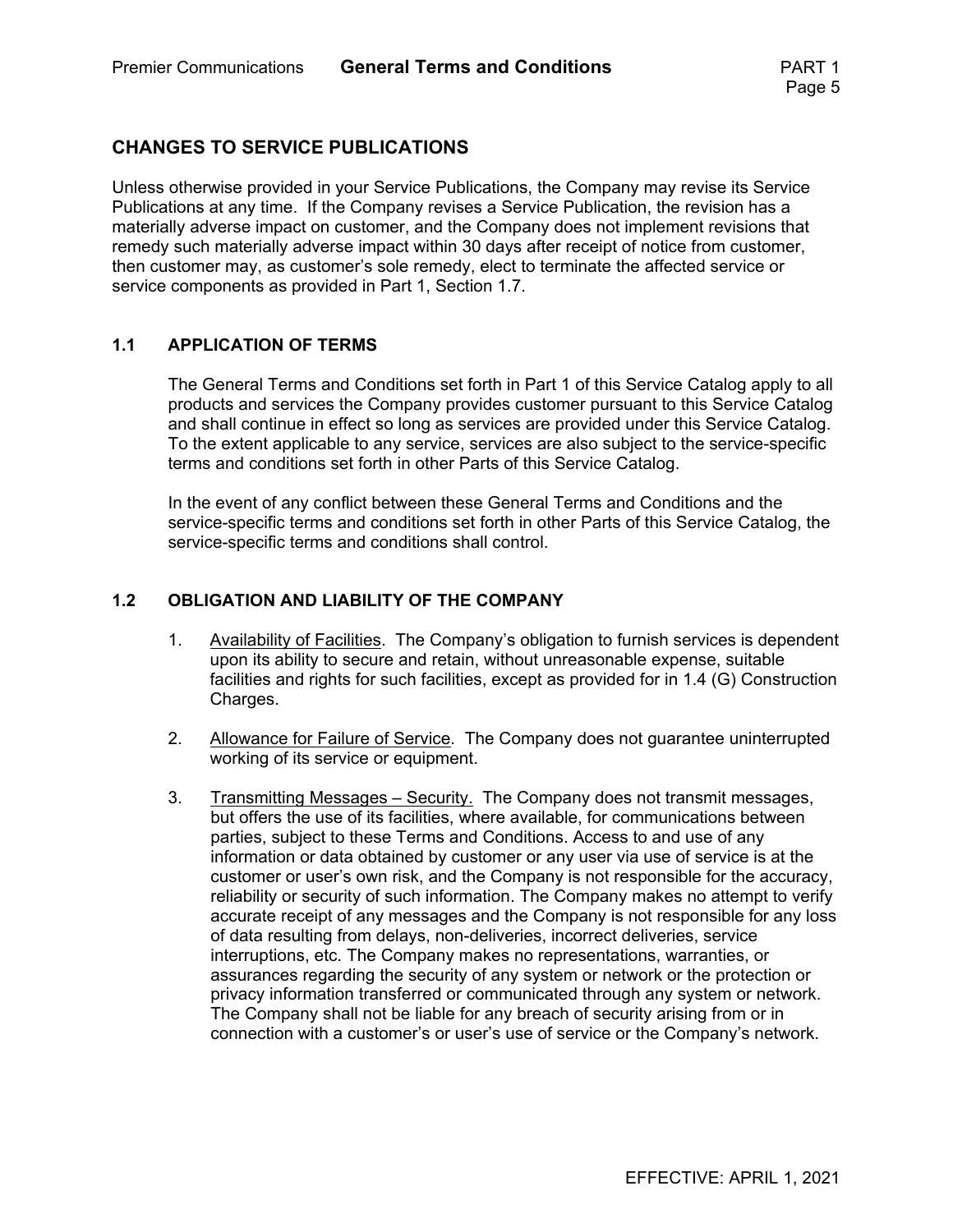- 4. Use of Connecting Company Facilities. Facilities of other companies may be used in establishing connections to points not reached by this Company's facilities. In establishing connections with the facilities of other companies, the Company does not assume any liability for any action of the connecting company.
- 5. Defacement of Property. The Company shall exercise care in all work done on a customer's property. No liability shall attach to the Company by reason of any defacement or damage to the customers' property resulting from the existence of the Company's instruments, apparatus and associated wiring on such property, or by the installation or removal thereof, unless such defacement or damage is the result of the negligence of the Company, or its employees.
- 6. Limitation of Liability The Company shall not be liable for any damages arising out of or relating to:
	- a. service defects, service levels, delays or any service error or interruption, including interruptions or errors in routing or completing any 911 or other emergency response calls or any other calls or transmissions (except for credits explicitly set forth in this Service Catalog);
	- b. interoperability, access, or interconnection of the services with applications, data, equipment, services, content or networks provided by customer or third parties;
	- c. lost or altered messages or transmissions;
	- d. unauthorized access to or theft, alteration, loss, or destruction of customer's (or its affiliates', users' or third parties') applications, content, data, programs, information, networks or systems;
	- e. equipment, network or facility maintenance, upgrades, modifications or relocations;
	- f. any loss, damage, failure, or impairment of service in connection with customer premise equipment and wiring.
	- g. force majeure events such as (but not limited to) acts of God, acts of nature, strikes, fire, war, riot, acts of terrorism and government actions;
	- h. service, equipment, network, or facility failure caused by the loss of power; or
	- i. service, equipment, network, or facility failure caused by the negligent or more culpable acts or omissions by customer (or its affiliates, users or third parties).

The customer indemnifies and saves the Company harmless against claims for libel, slander, or infringement of patents arising from combining such customer premise equipment and wiring with the facilities of the Company.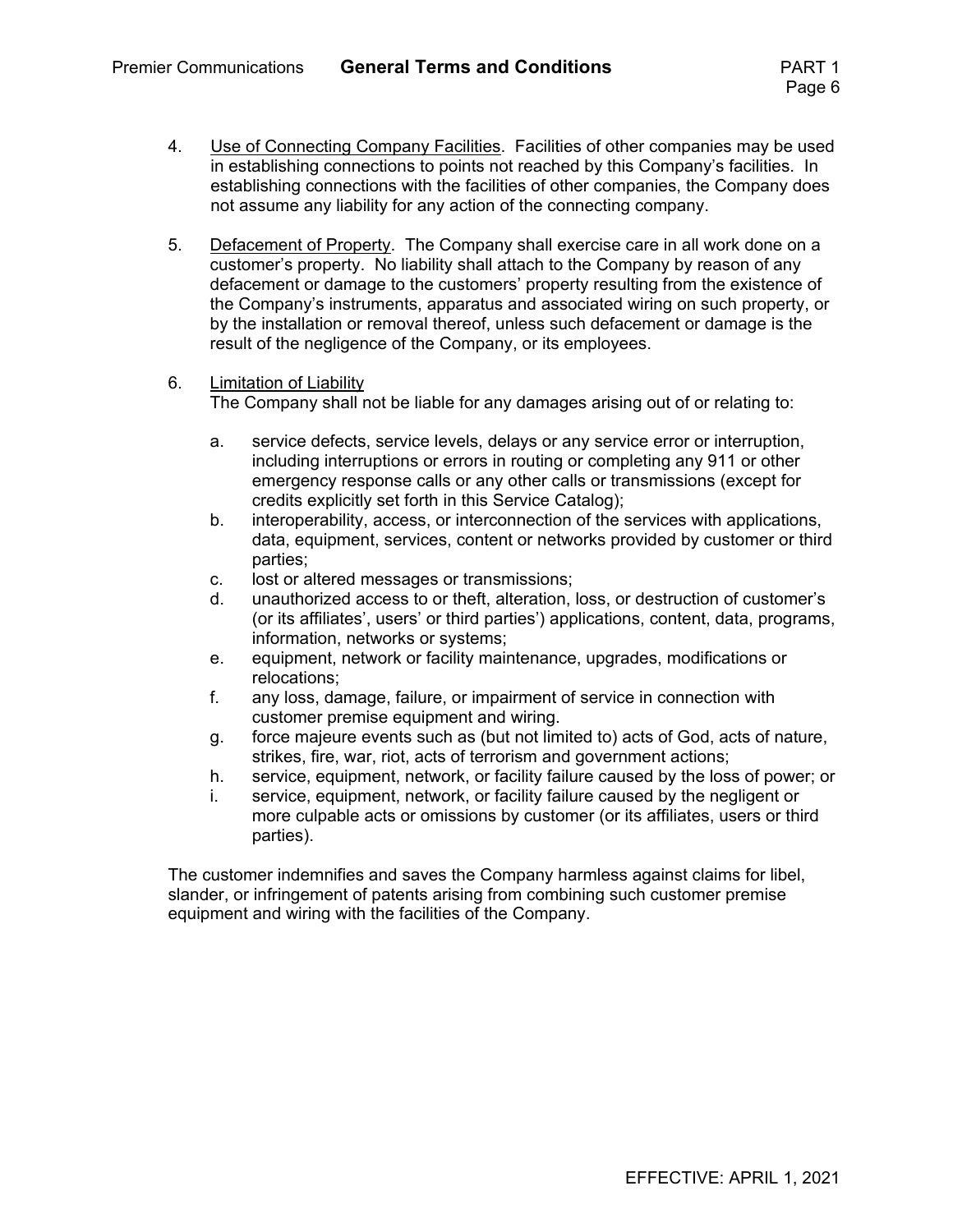TO THE EXTENT PERMITTED BY LAW, THE COMPANY'S TOTAL LIABILITY FOR ANY CLAIM CONCERNING SERVICES OR EQUIPMENT PROVIDED UNDER THIS SERVICE CATALOG, INCLUDING FOR ANY EXPRESS OR IMPLIED WARRANTIES, IS LIMITED TO THE AMOUNT PAID FOR THE SERVICES OR EQUIPMENT WE PROVIDED, WHETHER SUCH CLAIM OR REMEDY IS SOUGHT IN CONTRACT OR TORT, INCLUDING NEGLIGENCE, STRICT LIABILITY OR OTHERWISE. TO THE EXTENT PERMITTED BY LAW, THE COMPANY SHALL NOT BE LIABLE FOR ANY CONSEQUENTIAL, INCIDENTAL, INDIRECT, PUNITIVE, SPECIAL OR TREBLED OR ENHANCED DAMAGES, INCLUDING, BUT NOT LIMITED TO LOST PROFITS, LOST BUSINESS, OR OTHER COMMERCIAL OR ECONOMIC LOSS, WHETHER SUCH DAMAGES ARE CLAIMED FOR BREACH OF CONTRACT, NEGLIGENCE OR OTHERWISE AND WHETHER OR NOT WE HAVE BEEN ADVISED OF THE POSSIBILITY OF SUCH DAMAGES.

#### **1.3 ESTABLISHMENT AND MAINTENANCE OF CREDIT**

- 1. Establishment of Credit. The Company is not obligated to provide service to any individual or firm that owes for services previously rendered by the Company at the same or a different address, until arrangements have been made to liquidate such previous indebtedness to the Company. Applicants for service may be required to pay in advance of installation, the service connection, installation and/or construction charges and any recurring charges to be assessed on the first monthly bill statement. In order to ensure the payment of all charges due for its service, the Company may require any customer to establish and maintain credit in one or more of the following ways:
	- a. by authorizing a commercial credit check by the Company.1
	- b. by furnishing credit references acceptable to the Company.
	- c. by means of a cash deposit.
	- d. by advanced payment of service connection, installation, construction, and first monthly recurring service charges.
- 2. Amount of Deposits
	- a. The Company may require a deposit in order to establish service.
	- b. The amount of deposit required shall not be more than the maximum charge for three months service or as may be required by the Company in cases involving service for short periods or special occasions. The Company may require the customer to increase the amount of the deposit at any time, if the charges billed against the customer are found to warrant such an increase.
	- c. The Company will maintain records which show the name and address of each depositor, the amount and date of the deposit and each transaction concerning the deposit. Unclaimed deposits shall be disposed of in accordance with law.

 $1$  Companies who make use of commercial credit checks may incur reporting obligations under Red Flag Privacy reporting rules.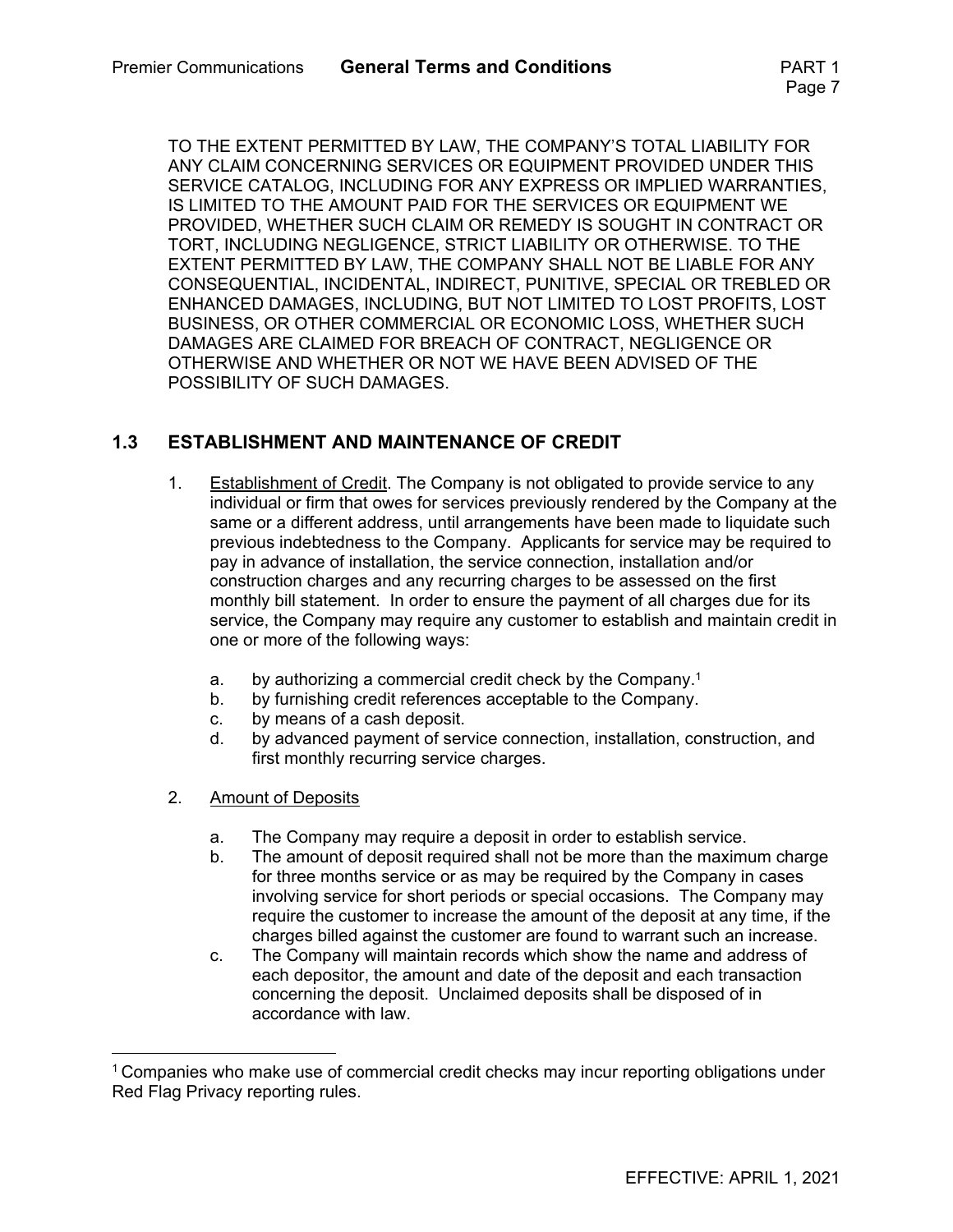- d. A receipt of deposit will be furnished to each customer from whom a deposit is received. Upon customer request, duplicate receipts will be provided to customers who have lost their receipt if the deposit is substantiated by the Company records.
- 3. Deposits and Collection Practices. The fact that a deposit has been made in no way relieves the applicant or customer from complying with the Company's regulations as to advance payments and the prompt payment of bills; nor constitutes a waiver or modification of the regular practices of the Company providing for the discontinuance of service for non-payment of sums due the Company for services rendered. The Company may discontinue service to any customer failing to pay current bills regardless of the fact that such customer has made a deposit with the Company to secure payment of such bills, or has furnished the Company with a guarantee in writing for such bills.
- 4. Deposit Refunds
	- a. The deposit shall be refunded or credited to the customer after not more than 12 consecutive months of prompt payment, unless the Company has documented information which indicates the deposit is necessary to insure payment.
	- b. Interest on deposits, will accrue at the level determined by the Company and as listed in Part 3
- 5. Criteria for Procurement of Deposits. The Company will use the following criteria to determine whether to request a deposit:
	- a. False credit information
	- b. Unsatisfactory credit history
	- c. Requests for special construction or equipment

#### **1.4 ESTABLISHMENT AND FURNISHING OF SERVICE**

1. Application for Service. Applications for service may be made orally or in writing. These applications become contracts upon the establishment of service. In addition to any required deposit, applicable recurring charges will appear on the first monthly bill statement, and non-recurring service and construction charges may also be required in advance. The terms and conditions specified for such contracts are subject to these Terms and Conditions as applicable to the service to be furnished. Any change to these Terms and Conditions shall act as a modification of the contract to that extent, without further notice.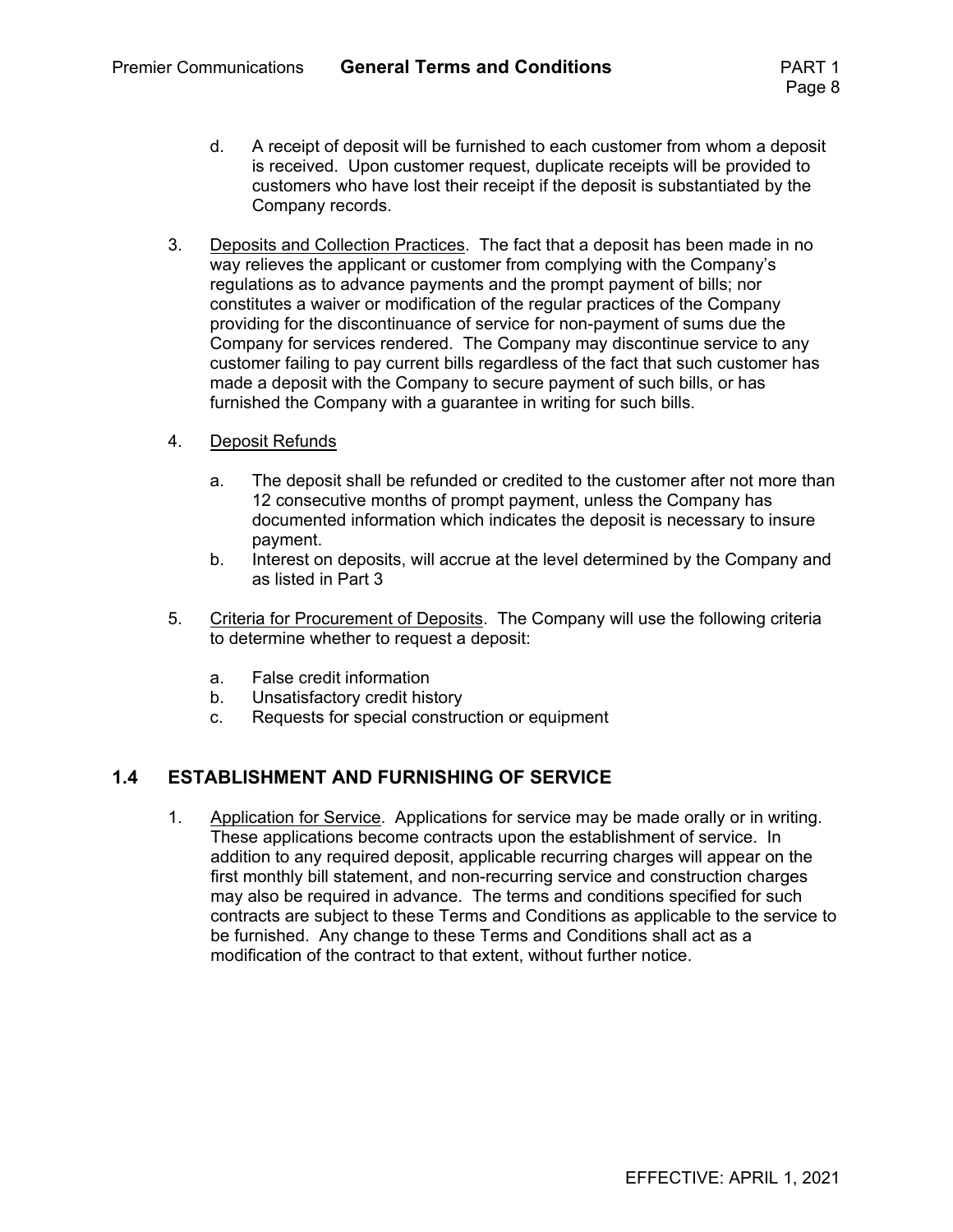- 2. Access Rights. Customer will in a timely manner allow the Company access as reasonably required for the services to property and equipment that customer controls and will obtain at customer's expense timely access for the Company as reasonably required for the services to property controlled by third parties such as Customer's landlord. The Company will coordinate with and, except in an emergency, obtain customer's consent to enter upon customer's property and premises, which consent shall not be unreasonably withheld. Access rights include right to construct, install, repair, maintain, replace and remove equipment and/or facilities (including access lines and network facilities) and the right to use ancillary equipment space outside or within a building for customer's connection to the Company's network. Except as otherwise agreed by the Company, the customer must furnish any conduit, holes, wireways, wiring, plans, equipment, space, power/utilities and other items as the Company reasonably requires for the services and will obtain any necessary licenses, permits and consents (including easements and rights-of-way). Customer must provide the Company timely information and access to customer's facilities and equipment as the Company reasonably requires for the services, according to a mutually agreed schedule.
- 3. Alterations. The customer agrees to notify the Company promptly whenever alterations or new construction on premises owned or leased by the customer necessitate changes in the Company's facilities. The customer agrees to pay the Company's charges for such changes.
- 4. Maintenance and Repairs. All expense of maintenance and repair of services or facilities provided by the Company will be borne by the Company. The customer will be held responsible for restoration or replacement costs in case of loss of, damage to, or destruction of any of the Company's facilities not due to normal use. Customers may not rearrange, disconnect, or remove or permit others to rearrange, disconnect, or remove any Company owned facility installed by the Company unless provided elsewhere in these Terms and Conditions.
- 5. Unusual Installation Costs. Where special requirements of the customer involve unusual construction or installation, the customer may be required to pay additional costs as provided elsewhere in these Terms and Conditions.
- 6. Construction Charges.
	- a. The Company may assess construction charges for the installation of facilities beyond the existing Company facilities.
	- b. The Company may assess construction charges to the appropriate party which may include, but is not limited to, the service applicant, individual owner, or land developer.
	- c. Construction charges may include all costs associated with the installation of facilities, including but not limited to, engineering, labor, legal, material, rightof-way, and contractor costs.
	- d. Full payment of construction charges is required prior to the commencement of the work.
	- e. The party paying the construction charges does not obtain any rights of ownership or any other rights pertaining to facilities installed by the Company. All facilities installed by the Company shall be under its exclusive control.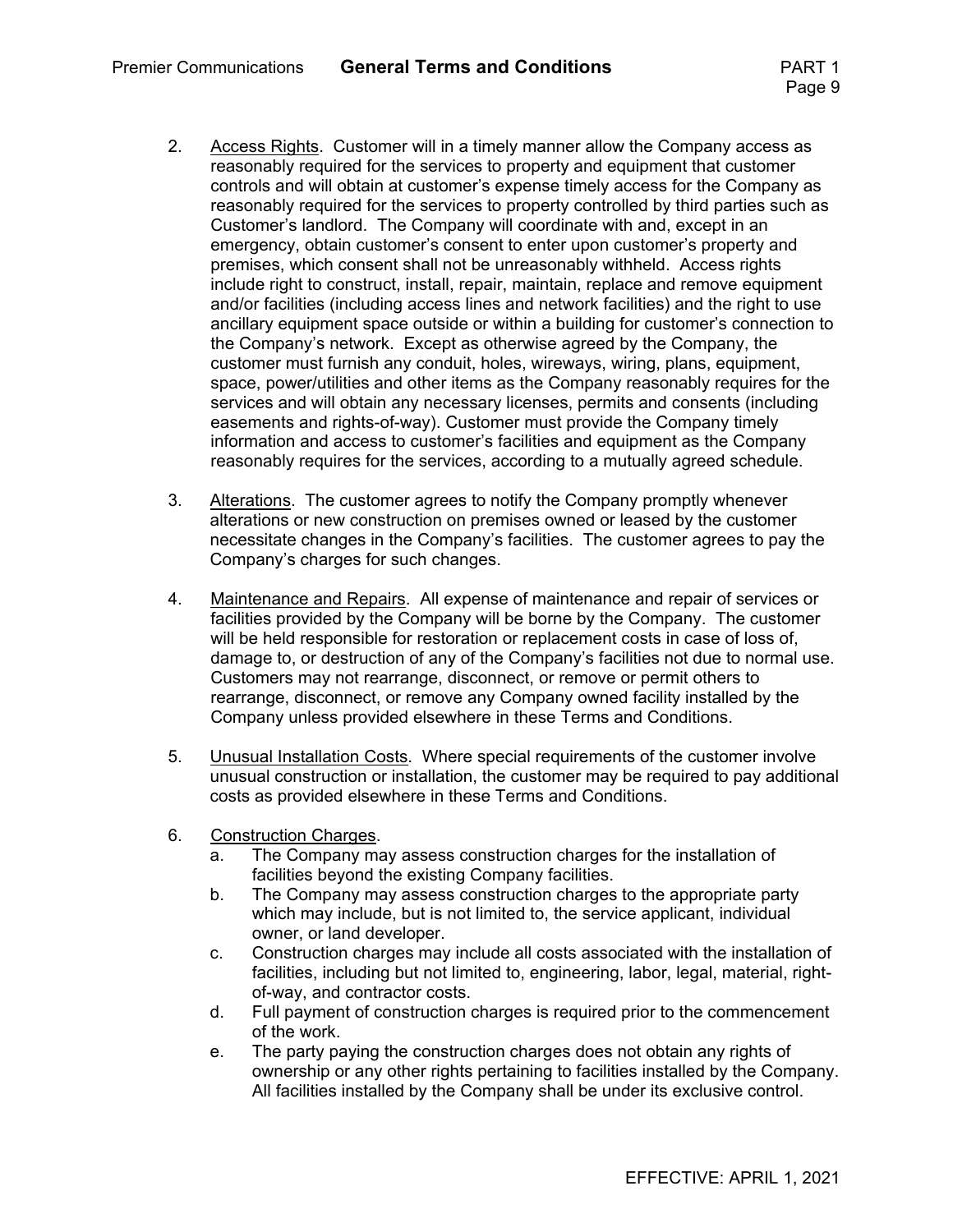- f. Types of Network Additions governed by Construction charges may include:
	- 1) Line Extensions
	- 2) Temporary or Speculative additions<br>3) Special Type or Request
	- Special Type or Request
	- 4) Real Estate Developments and Subdivisions
	- 5) Multi-Dwelling Units or Apartment Complexes
- 7. Installation and Service Charges
	- a. Service charges for Telephone services apply to connect, move, or change each individual service and facilities according to the components of work required.
	- b. The Company may allow service charges for bundled services that are lower than the sum of the individual service charges for each respective service.
	- c. Please refer to Part 3 for a listing of our Service Charges.
	- d. Service Charges are in addition to the other applicable rates and charges located in other parts of these Terms & Conditions, including Construction Charges.
	- e. Service Charges **do apply** for:
		- 1) Establishing service at the customer's request.
		- 2) Move of service from one premise to another at the customer's request.
		- 3) Account name changes at the customer's request.
		- 4) Changes of service type, features, etc. at the customer's request.
		- 5) Rearrangement or relocation of facilities at the customer's request.
		- 6) Reconnecting a service after disconnection for non-payment.
		- 7) Service check charges for visits to customer premises when the service trouble is determined to be caused by the customer premise equipment and wiring.
	- f. Service Charges do not apply:
		- 1) When any change is made and initiated by the Company.
		- 2) When services are reestablished at a secondary location immediately following the rendering of the customer's primary location as unfit for occupancy, due to fire, flood, etc.
- 8. Minimum Contract Period
	- a. Except as specified elsewhere in these Terms and Conditions, the minimum contract period is one month from the date service or additions to service are established and the minimum charge is the authorized rate for one month. For purposes of rate administration each month is considered to have 30 days.
	- b. The Company may require a contract period longer than one month at the same location for unusual construction necessary to meet special demands and involving extra costs.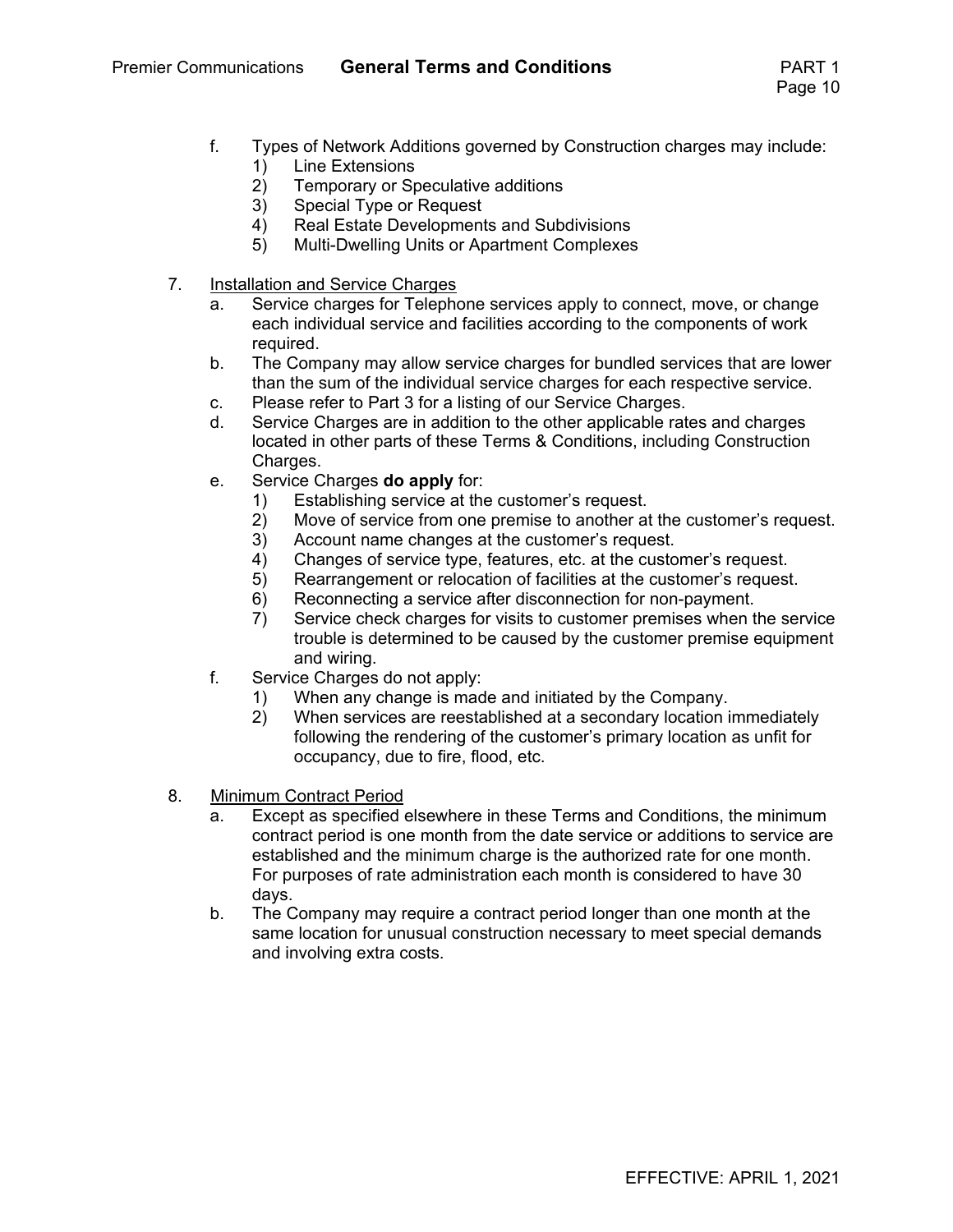#### **1.5 NETWORK CONNECTIONS AND USE OF SERVICE AND FACILITIES**

- 1. Demarcation Point. Customers are connected to the Company's network at a point of demarcation. The demarcation point is either outside or inside the premise and is typically the location where the Company's network is terminated and grounded. Connection of new inside station wiring to the network shall only be made at the demarcation point. Connections of inside station wiring to the network, and any installation of customer premise equipment, shall only be made at the demarcation point and shall be made in accordance with any applicable state or federal laws governing the installation and use of customer premise equipment and wiring. It is the customer's responsibility to ensure compliance with any applicable federal or state laws, including but not limited to Part 68 and/or Part 76 of the FCC rules, the National Electric Code, and other FCC and Iowa rules and regulations.
- 2. Use of Customer Service
	- a. Service is furnished on retail basis for residential or business use only. Service accounts are assigned to customers only, and the customer(s) in whose name the account is established will be the account owner(s) for all purposes. Account owners shall be responsible for any and all use of the subscribed service. Customers will cooperate with the Company to prevent third parties from gaining unauthorized access to services via the customer's **facilities**
	- b. Services must be used in compliance with applicable Service Publications, including all applicable Company policies. Without limiting the preceding, customers shall not use services for fraudulent, abusive, unlawful, or destructive purposes or in any manner that causes interference with the Company's or another service subscriber's use of the Company-provided network.
	- c. Services may not be resold, except as authorized in a specific Service Contract signed by authorized representatives of both the permitted reseller and the Company.

#### 3. Connection of Customer Premise Equipment and Wiring

- a. Except when leased from, licensed from, or otherwise provided by the Company, all premise equipment and wiring after the demarcation point is the property and responsibility of the property owner.
- b. Customers may provide and install their own customer premise equipment and wiring after the demarcation point so long as no electronic or physical harm is caused to the Company's network. If the Company determines the customer premise equipment and wiring is causing or is likely to cause interference or hazard to the network, the Company will take such action as it deems necessary for the protection of the Company's network. After notification by the Company of such interference or hazard, the customer shall discontinue such use and disconnect such premise equipment and wiring. Failure of the customer to conform to this requirement may result in suspension of service.
- c. Customers are not permitted to physically cut, improperly terminate, substantially alter, or otherwise destroy the Company's owned premise equipment and wiring before the demarcation point.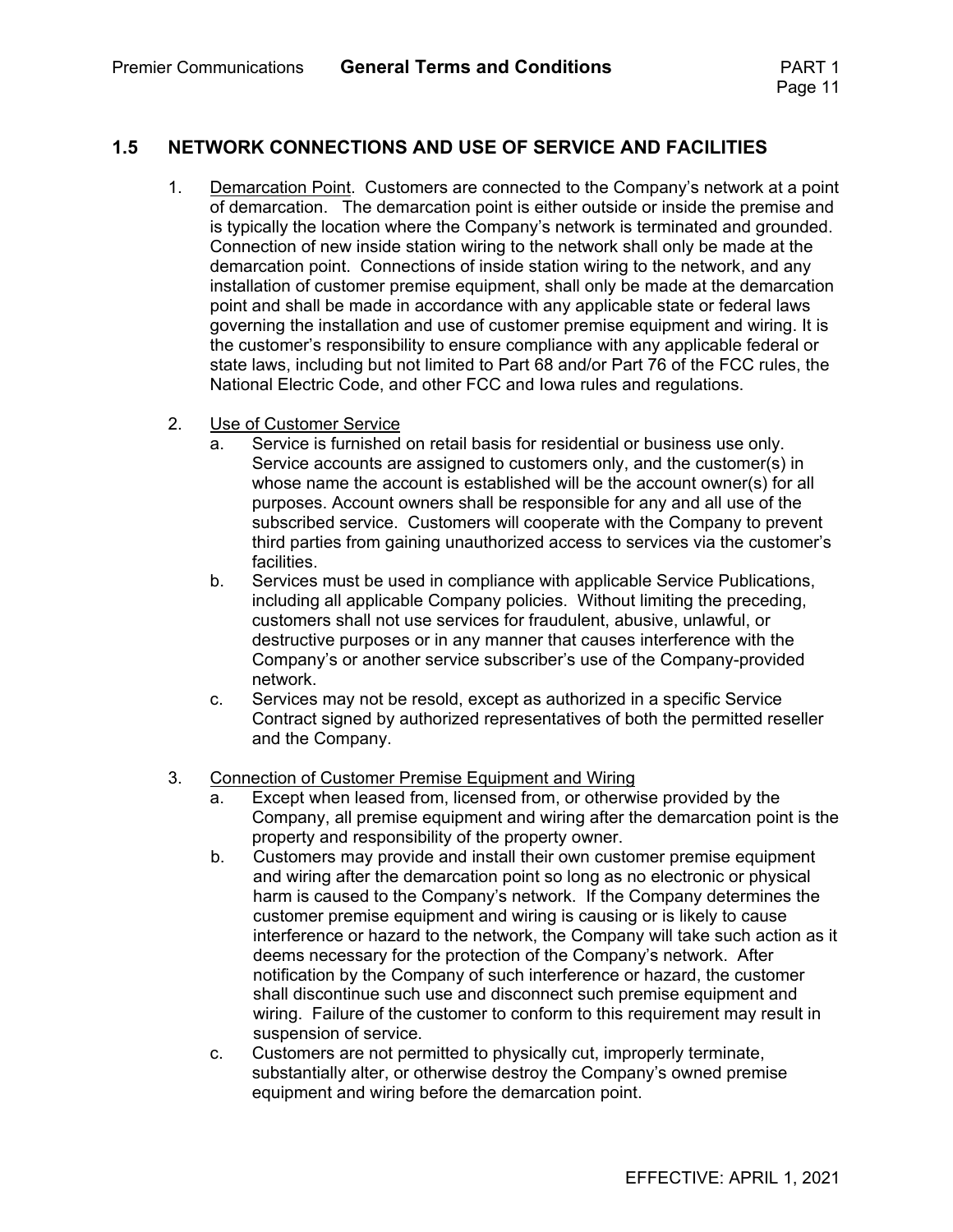- d. The Company's network is not represented as being adapted to the use of all customer premise equipment and wiring. The Company shall not be responsible for: (a) the through transmission of signals generated by the customer premise equipment or for the quality of or defects in, such transmission; (b) the reception of signals by the customer premise equipment.
- e. The Company shall not be responsible to the customer if changes in criteria in these Terms and Conditions or changes in any of the facilities, operations or procedures of the Company render any customer premise equipment and wiring obsolete, or requires modification of such equipment and wiring.
- f. Where the Company leases, licenses or otherwise provides equipment, such equipment is provided to customer for the term of service and solely for use in connection with lawfully receiving and using service. All such equipment remains the property of the Company. When service is cancelled or disconnected, the customer must return any such equipment to the Company during regular business hours, Monday through Friday (except holidays). The equipment must be returned to the Company in the same condition as installed or received, except for normal wear and tear. All such equipment must be returned to the Company's business office or an alternative location designated by the Company at the time of cancelation or disconnection. Do not return such equipment by mail or delivery service unless packaging material has been approved or provided b the Company. If a customer is unable to travel to the Company's business office or other designated location to return the equipment, the customer may request pick-up. Provision of pick-up service is solely at the Company's option and the Company's refusal or failure to provide pick-up service will not excuse the customer's obligation to return equipment. If the Company agrees to provide pick-up service, pick-up will occur during the business week and only during regular business hours. There may be a fee for pick-up, which customer will be informed of when pick-up service is requested, and which will be payable at time of pick-up. If a customer fails to return equipment at the time of cancellation or disconnection of service, the customer may be liable to the Company for an equipment recovery fee as set forth in Part 3 of these Terms and Conditions.
- g. The customer is responsible for the maintenance and safekeeping of all equipment placed in or on the customer's premises. The Company has no responsibility for replacing equipment destroyed or damaged by the customer's misuse, abuse, or neglect. In the event that any equipment provided by the Company is destroyed, damaged (ordinary wear and tear excepted), lost or stolen while in the customer's possession, the customer may be liable to the Company for an equipment recovery fee as set forth in Part 3 of these Terms and Conditions.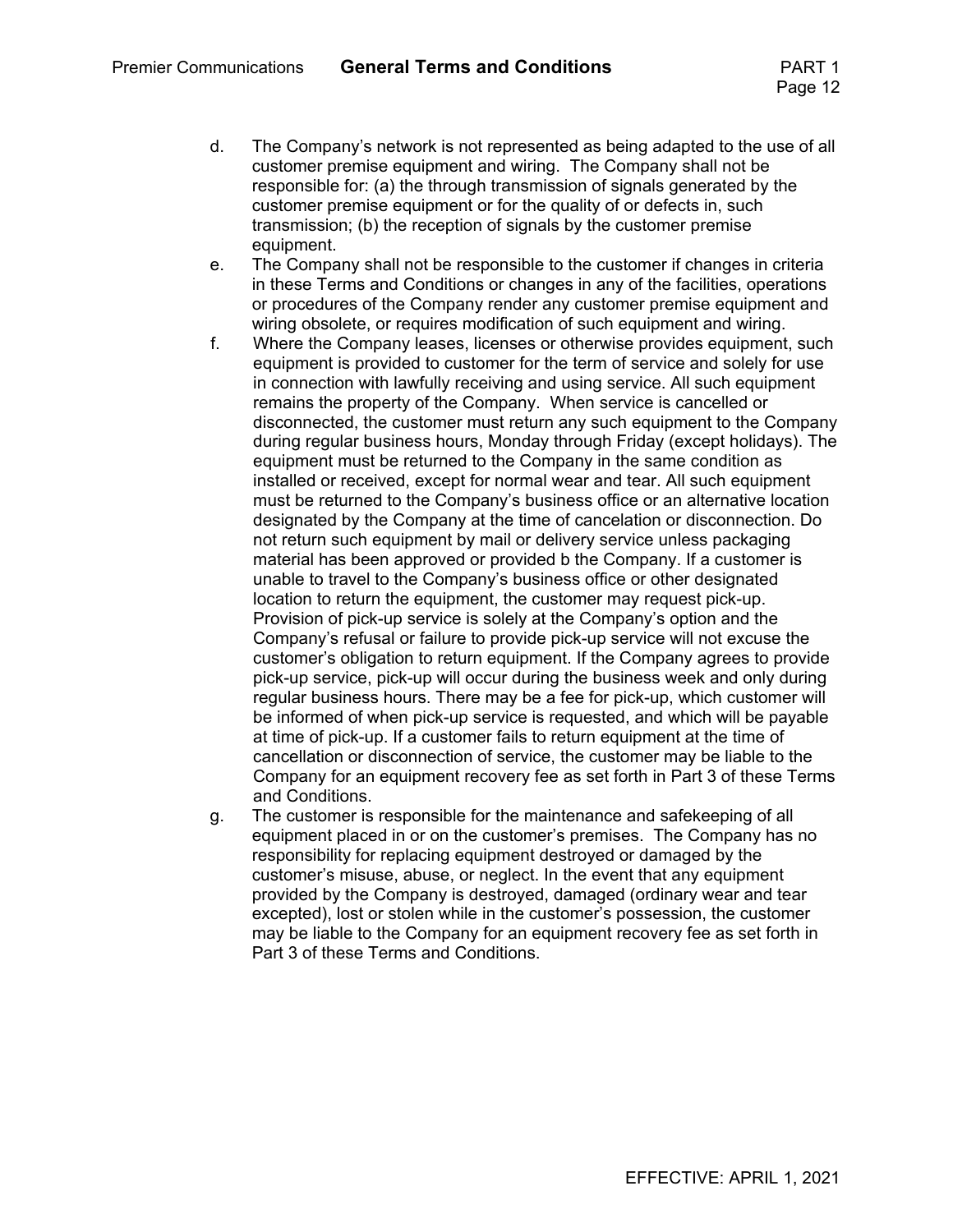#### **1.6 PAYMENT FOR SERVICE AND FACILITIES**

- 1. Payment for Service. Unless otherwise agreed upon, all customers shall pay for services and facilities monthly in advance. All bills for services are due not less than 20 days after the bill is rendered. When a customer is connected or disconnected, or for other cause the service received deviates by more than twenty-four consecutive hours from the normal billing period, the bill shall be prorated. If the prorating indicates a refund is due, the refund shall be accomplished by bill credit. Failure to receive a bill does not relieve the customer of the responsibility for payment.
- 2. Application of Residence and Business Rates
	- a. Residence rates apply at the following locations:
		- i. In a private residence where business listings are not provided.
		- ii. In private apartments of hotels, rooming house, or boarding houses where service is confined to the customer's use.
		- iii. In college fraternity or sorority houses where individual access line service is provided.
	- b. Business rates apply at the following locations:
		- i. all locations that are not defined as a residence in (a) above.
		- ii. in any location where the listing of service at that location indicates a business, trade, or profession.
- 3. Taxes or Fees Billed to Customers
	- a. Except as otherwise expressly provided, pricing is exclusive of and customer shall be solely responsible for (i) applicable taxes (excluding those on the Company's net income) relating to the sale, transfer of ownership, installation, license, and the use or provision of service (ii) surcharges, recovery fees, customs clearances, fees, duties, levies, shipping charges, and other similar charges relating to the sale, transfer of ownership, installation, license, or the use or provision of the services and (iii) charges imposed in connection with governmentally imposed costs and fees (such as USF, PICC, payphone service provider compensation, E911 and telecommunications relay service charges, and charges authorized by the FCC and included in the Company's interstate tariffs) and the expenses incurred by the Company reasonably relating to such costs and fees.
	- b. The Company will bill and the customer shall pay all applicable taxes and other charges and fees described above (including any associated interest and penalties resulting from customer's failure to timely pay the taxes or other charges and fees), except to the extent customer provides a valid exemption certificate prior to the delivery of services.
- 4. Service Check Customer Premise Equipment and Wiring and Repairs
	- a. A service check will be performed when a customer requests the Company to perform a check of its facilities up to the demarcation point.
	- b. Where feasible, customers will also be encouraged to unplug Customer Premise Equipment or disconnect all inside wiring at the demarcation point so as to self-diagnose where their wiring or equipment may be causing an out of service condition.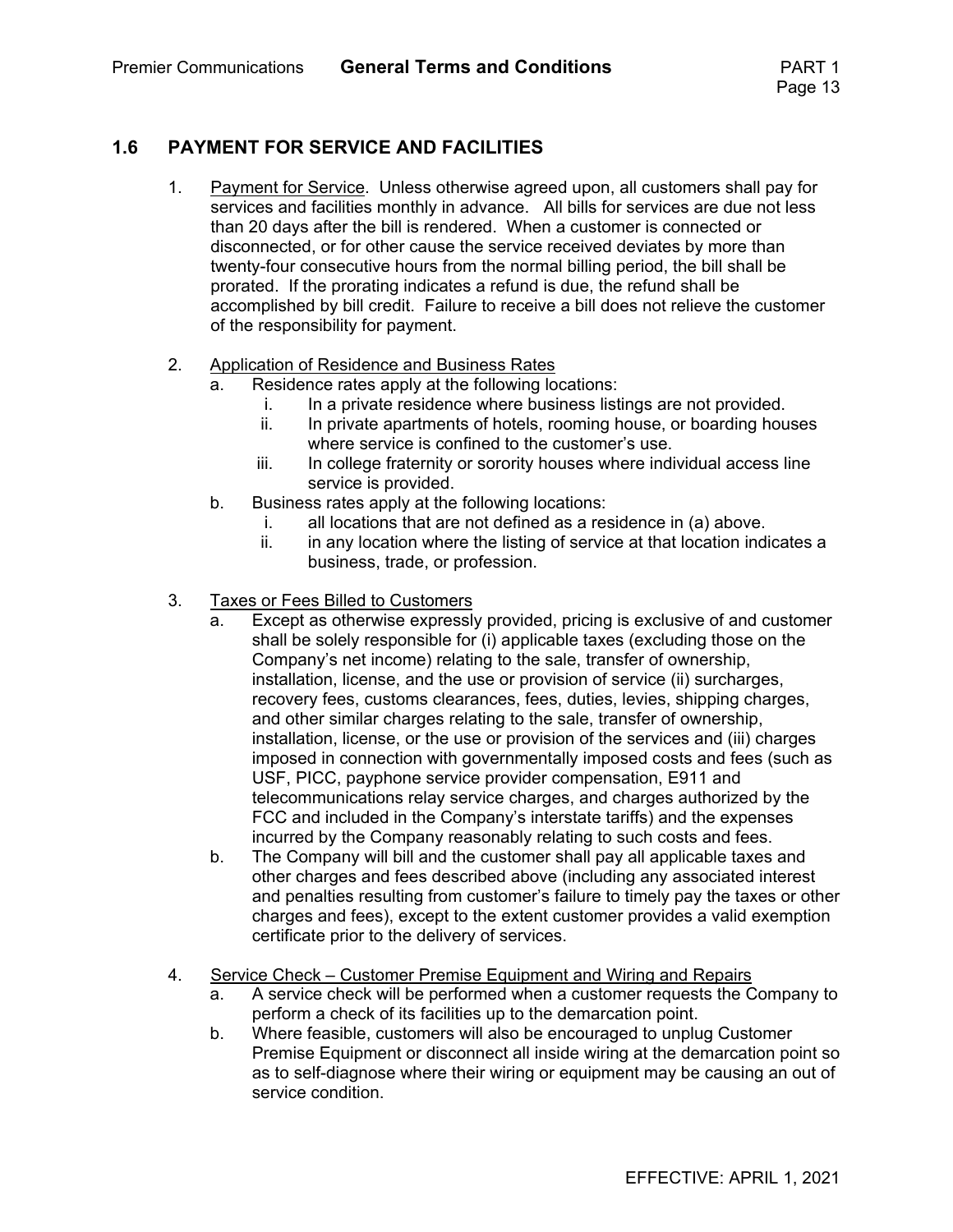- c. A Wire Maintenance Plan is available to residential customers. A set monthly fee may cover maintenance of approved Customer Premise Equipment and Wiring.
- d. No charges will be assessed when a service check is performed and:
	- i. The Company determines the trouble exists on the Company's side of the demarcation point; or
	- ii. The Company identifies or repairs any trouble on the customer's side of the demarcation point and the customer does purchase a wire maintenance plan.
- e. Charges will be assessed when a service check is performed, and the customer requests the Company identify or repair any trouble on the customer's side of the demarcation point and the customer does not purchase a wire maintenance plan.
- 5. Late Payment Charges
	- a. All bills for which full payment has not been received or paid before the last date for timely payment may be subject to a late payment charge.
	- b. Late payment charges shall be as listed in Part 3.
- 6. Returned Check Charge
	- a. An administrative charge may be assessed for each occasion that a check, bank draft, or electronic funds transfer item is returned unpaid to the Company.
	- b. Returned Check charges shall be as listed in Part 3.
- 7. Service Charge for Reconnection
	- a. Where service has been discontinued for non-payment of a due bill, applicable service charges as listed in Part 3 shall apply.
	- b. Where service has been discontinued for the non-payment of a due bill, the customer may be required to reestablish credit as defined in Establishment and Maintenance of Credit.
	- c. The maximum payment for restoration of service that existed prior to disconnection shall be the total past due amount, applicable nonrecurring charges and if appropriate, an Advance Payment and Deposit as specified elsewhere in these Terms and Conditions.
- 8. Adjustment of Charges. In the event of an adjustment of charges for overbilling or underbilling by the Company, a correction (refund or charge) may be made of the full amount of difference for a period not to exceed ninety days. When the period or amount for which overbilling cannot be fixed from available records, the maximum refund or credit will not exceed an estimated amount of such billing.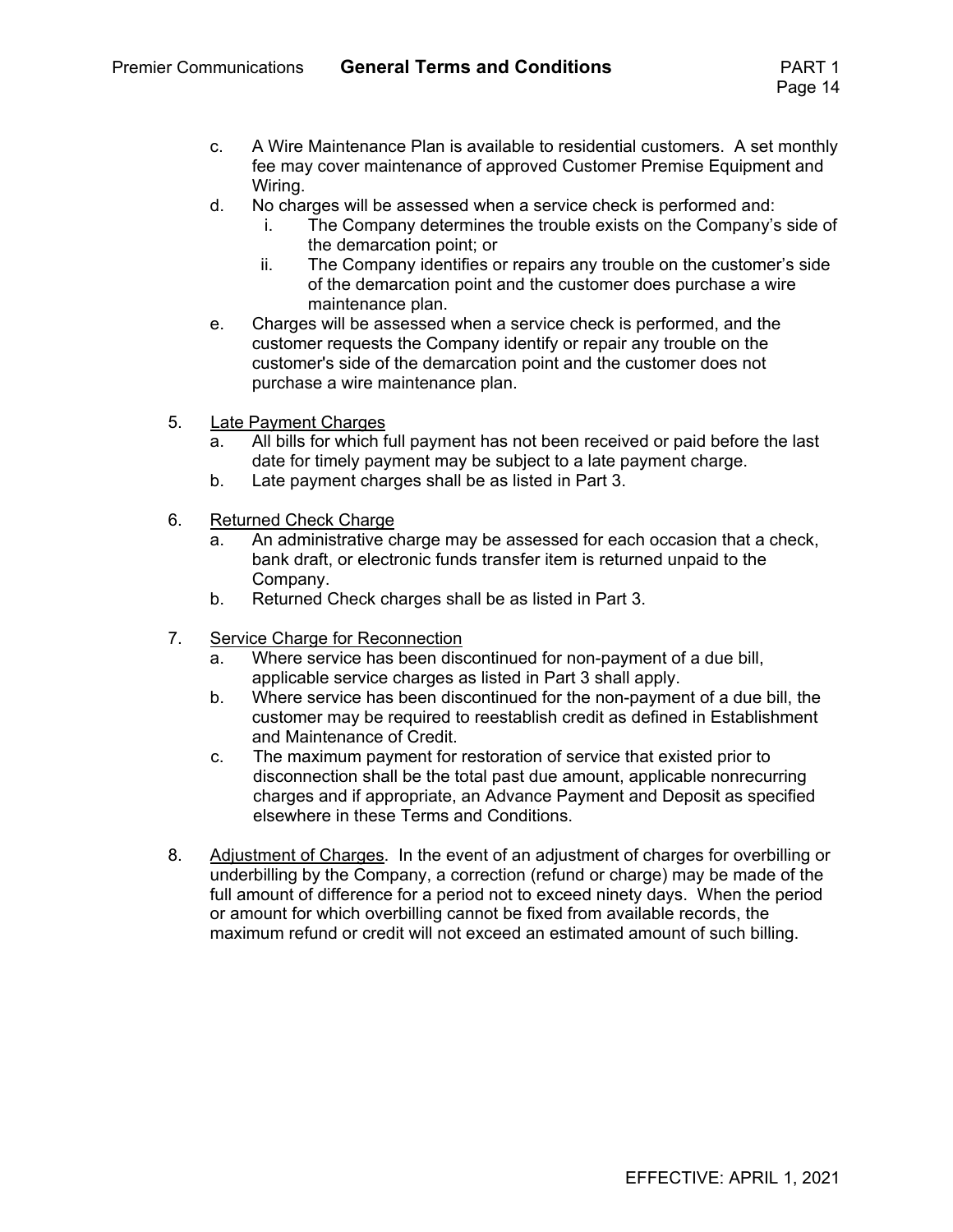#### **1.7 TERMINATION OR SUSPENSION OF SERVICE**

- 1. Termination or Suspension. Notwithstanding any agreed or required minimum term, service may be suspended or terminated as follows:
	- a. **Material Breach**. If customer fails to perform or observe any material term or condition of service, including non-payment of charges, and such failure continues unremedied for 30 days (5 days for customer's failure to fulfill its payment obligations, including failure to pay a required deposit) after receipt of notice, the Company may terminate (or may suspend and later terminate) the affected service.
	- b. **Materially Adverse Impact**. If the Company revises a Service Publication, and the revision has a materially adverse impact on customer and the Company does not produce a revision that remedies such materially adverse impact within 30 days after receipt of notice from customer, then customer may, as customer's sole remedy, elect to terminate the affected service on 30 days' notice to the Company, given not later than 90 days after customer first learns of the revision to the Service Publication. "Materially adverse impacts" do not include changes to standard pricing, changes required by governmental authority, or assessment of or changes to additional charges such as governmentally imposed costs and fees (such as USF, PICC, E911 and telecommunications relay charges).
	- c. **External Service Threats; Government Action**. The Company reserves the right to suspend or terminate a customer's service immediately when: (i) the Company is acting in response to a court order or governmental notice that certain conduct must be stopped; or (ii) the Company reasonably determines that (a) it may be exposed to sanctions, liability, prosecution or other adverse consequences under applicable law if the Company were to allow the violation to continue; (b) such violation may harm or interfere with the integrity, normal operations or security of the Company's network or networks with which the Company is interconnected or may interfere with another customer's use of the Company's services, network or the Internet; or (c) such violation otherwise presents an imminent risk of harm to the Company, the Company's customers or its or their respective users or employees.
		- d. **Fraud or Abuse**. The Company may terminate or suspend an affected service immediately by providing customer with as much advance notice as is reasonably practicable under the circumstances if customer, in the course of breaching any applicable terms of service: (i) commits a fraud upon the Company; (ii) uses the service to commit a fraud upon another party; (iii) unlawfully uses the service; (iv) abuses or misuses the Company's network or service; (v) interferes with another customer's use of the Company's network or services; (vi) engages in unsafe, abusive or excessively disruptive conduct toward the Company or the Company's employees or (vii) attempting to avoid the payment, in whole or in part, of any charges by any means or device (mere non-payment of billed charges will not be considered grounds for termination or suspension under this subsection (d)(vii)).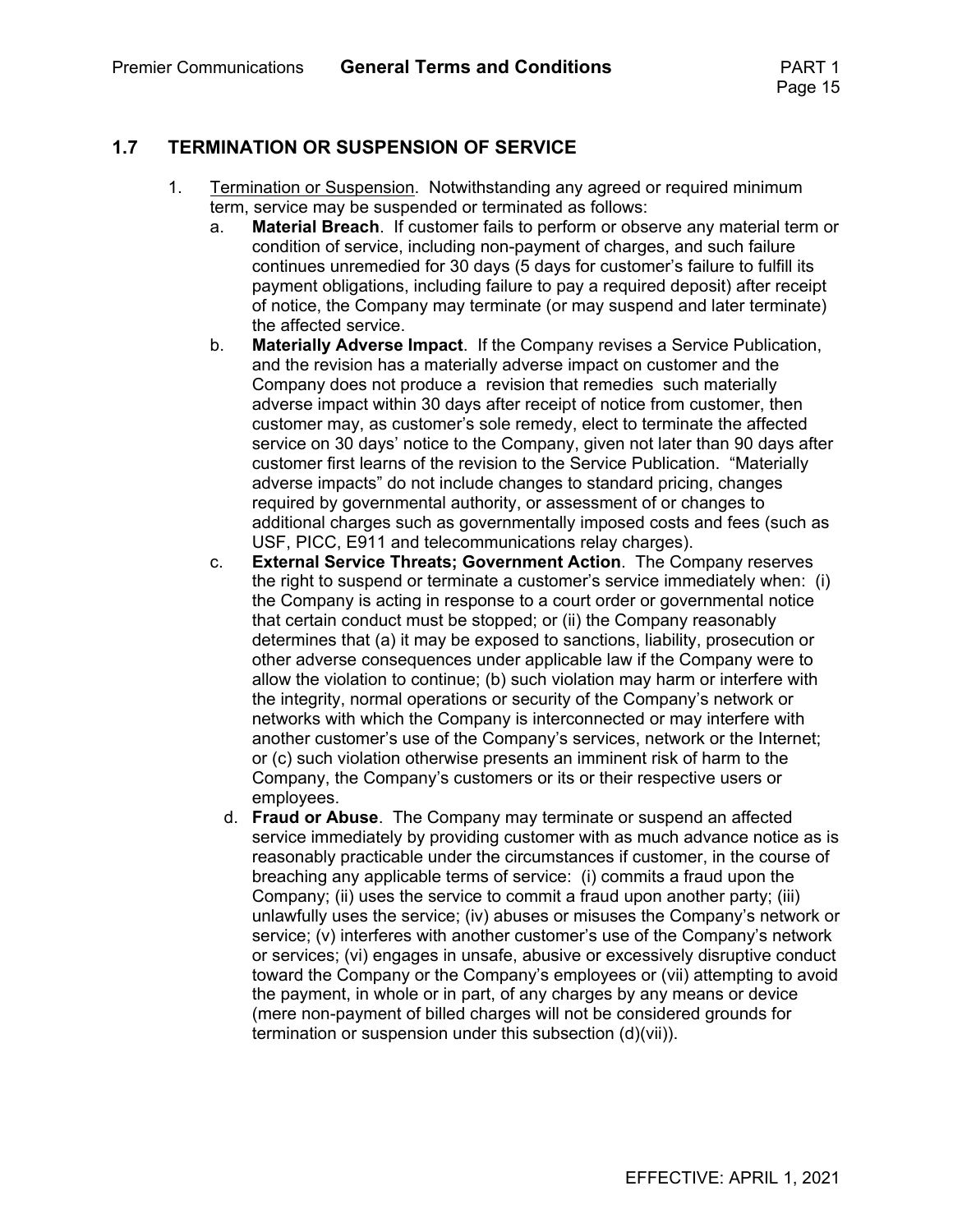- e. **Hazardous Materials**. If the Company encounters any hazardous materials at the service location, the Company may terminate the affected services or may suspend performance until customer removes and remediates the hazardous materials at customer's expense in accordance with applicable law.
- f. **Withdrawal of Services**. The Company may discontinue providing a service by providing customer with as much advance notice as is reasonably practicable under the circumstances where the Company generally discontinues providing the service to similarly situated customers.
- 2. Notice of Disconnection. The notice of pending disconnection required by these Terms and Conditions shall be a written notice setting forth all reasons for the notice, and the final date by which the account is to be settled or specific action taken. The notice shall be considered rendered to the customer when (a) deposited in the U.S. mail with postage prepaid or (b) when sent electronically to the customer contact information on file. The final date shall be not less than five days after the notice is rendered. The notice will include a toll free or collect number where a customer can obtain additional information.

#### **1.8 CUSTOMER COMPLAINTS AND DISPUTES**

- 1. A customer or prospective customer may initiate a complaint with the Company on any relevant matter by telephone, in person, via email, or in writing directed to the Company at any of its offices. The customer may at any point during resolution of the complaint seek review by a Supervisor or Manager.
- 2. If the complaint is related to Telephone Service, upon investigation and final resolution by the Company, if the customer wishes further review, the customer should direct all appropriate information to the Iowa Utilities Board, Customer Service, 1375 E. Court Avenue, Room 69, Des Moines, Iowa 50319-0069, toll free at 877-565-4450, or customer@iub.iowa.gov
- 3. In the event of a dispute concerning a bill, the Company may require the customer to pay a sum of money equal to the amount of the undisputed portion of the bill. Following payment of the undisputed amount, efforts to resolve the complaint, shall be made using the following procedures.
- 4. Within 15 days of the bill date of a disputed bill, the Company must receive from the customer an itemized statement in writing which identifies the disputed charges and reasonably explains the basis of the dispute. Failure to comply with this requirement shall mean the bill is deemed correct and all amounts are due to the Company.
- 5. The Company shall review the customer's statement of disputed charges and shall issue a written initial determination within 15 days after receipt to set forth the Company's proposed resolution of the dispute charges.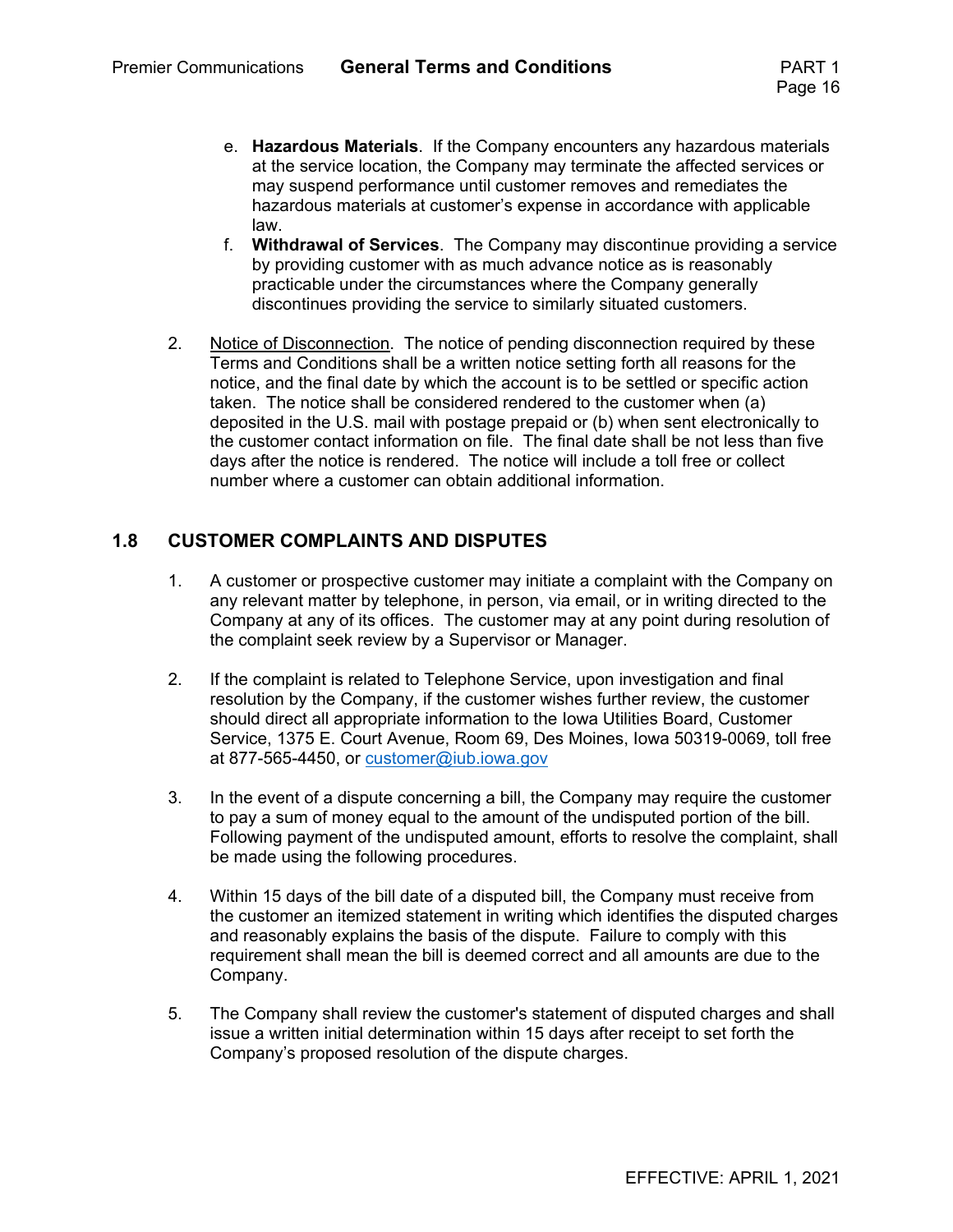- 6. If the customer is not satisfied with the Company's proposed resolution, the customer must advise the Company in writing within 15 days after receipt of the Company's initial determination, of the specific reasons for the dissatisfaction and provide any additional information the customer deems pertinent or relevant to the dispute.
- 7. Within 15 days after the Company's receipt of additional information, the Company shall make its final determination and resolution of the disputed charges based upon all documentation or information available to the Company.
- 8. If the customer continues to withhold payment of any disputed amounts, determined to be owed to the Company, the customer's account shall be deemed to be past due, and subject to termination.
- 9. In the event that the Company and a customer are unable to resolve a dispute, either party may refer the matter to any court with suitable jurisdiction.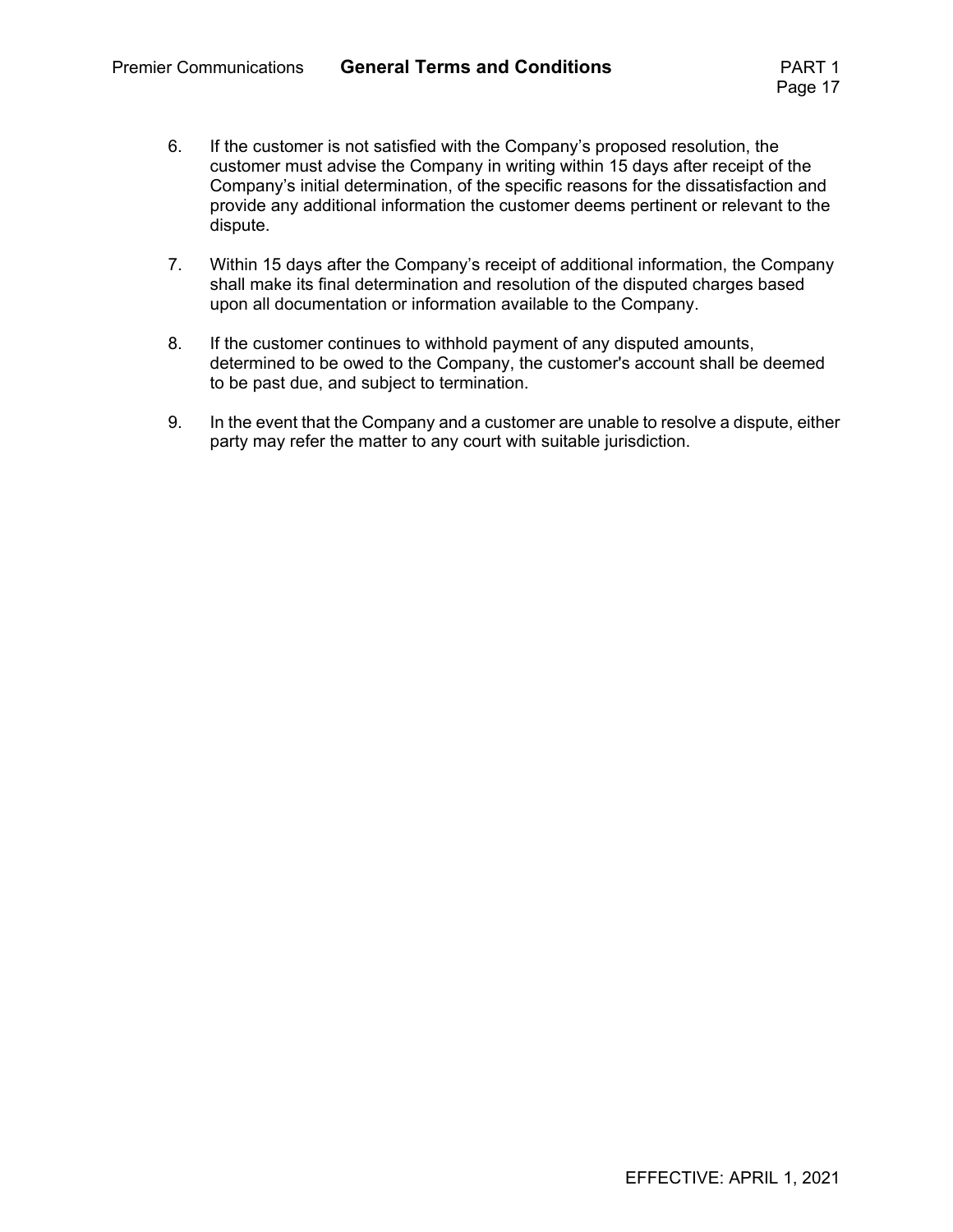#### **2.1 LOCAL TELEPHONE SERVICE**

- 1. General Information
	- a. Central Office Access Lines extend between the central office equipment of the Company and the demarcation point located on the premises of the customer.
	- b. Basic Telephone Service types are shown in paragraph 2. below. The rates and charges for these services contained herein are in addition to all other applicable rates and charges located in other parts of these Terms and Conditions.
	- c. Additional Terms and Conditions applicable to Telephone service are contained in Part I – General Terms and Conditions.
- 2. Services
	- a. **Individual Access Lines** include:
		- B-1 Individual Line Business Key System Line Private Branch Exchange ("PBX") Trunk Line R-1 Individual Line Residence
	- b. **Advanced and High-Capacity Services** include: Switched DS-1 Service ISDN Primary Rate Service (PRI) Voice over Internet Protocol (VoIP)
	- c. Service Availability Matrix

| <b>EXCHANGE NAME</b>                       | <b>Residence</b> | <b>Business</b><br>Individual<br>Line | <b>Business</b><br><b>Key</b><br><b>System</b><br>Line | <b>Business</b><br><b>PBX</b><br><b>Trunk</b><br>Line | Pay<br><b>Telephone</b><br><b>Service</b> |
|--------------------------------------------|------------------|---------------------------------------|--------------------------------------------------------|-------------------------------------------------------|-------------------------------------------|
|                                            |                  |                                       |                                                        |                                                       |                                           |
| Akron                                      | X                | X                                     | X                                                      | X                                                     | X                                         |
| <b>Arnolds Park</b>                        | X                | X                                     | X                                                      | X                                                     | X                                         |
| Ashton                                     | X                | X                                     | X                                                      | X                                                     | $\mathsf{X}$                              |
| Boyden                                     | X                | X                                     | X                                                      | X                                                     | X.                                        |
| Doon                                       | X                | X                                     | X                                                      | X                                                     | X.                                        |
| Ellsworth, Minnesota<br>(on the lowa side) | X                | X                                     | X                                                      | X                                                     | X                                         |
| Estherville                                | X                | X                                     | X                                                      | X                                                     | X                                         |
| George                                     | X                | X                                     | X                                                      | X                                                     | X.                                        |
| Granville                                  | X                | X                                     | X                                                      | X                                                     | X.                                        |
| Heartland                                  | X                | X                                     | X                                                      | X                                                     | X.                                        |
| Hinton                                     | X                | X                                     | X                                                      | X                                                     | X.                                        |
| Hospers                                    | X                | X                                     | X                                                      | X                                                     | X.                                        |
| Hull                                       | $\mathsf{X}$     | X                                     | X                                                      | X                                                     | X.                                        |
| Ireton                                     | X                | X                                     | X                                                      | X                                                     | X.                                        |
| <b>Lake Park</b>                           | X                | X                                     | X                                                      | X                                                     | X.                                        |
| LeMars                                     | X                | X                                     | X                                                      | X                                                     | X.                                        |
| <b>Little Rock</b>                         | $\mathsf{X}$     | X                                     | X                                                      | X                                                     | X.                                        |
| <b>Matlock</b>                             | X                | X                                     | X                                                      | X                                                     | X.                                        |
| Maurice                                    | X                | X                                     | X                                                      | X                                                     | X.                                        |
| Merrill                                    | X                | X                                     | X                                                      | X                                                     | X                                         |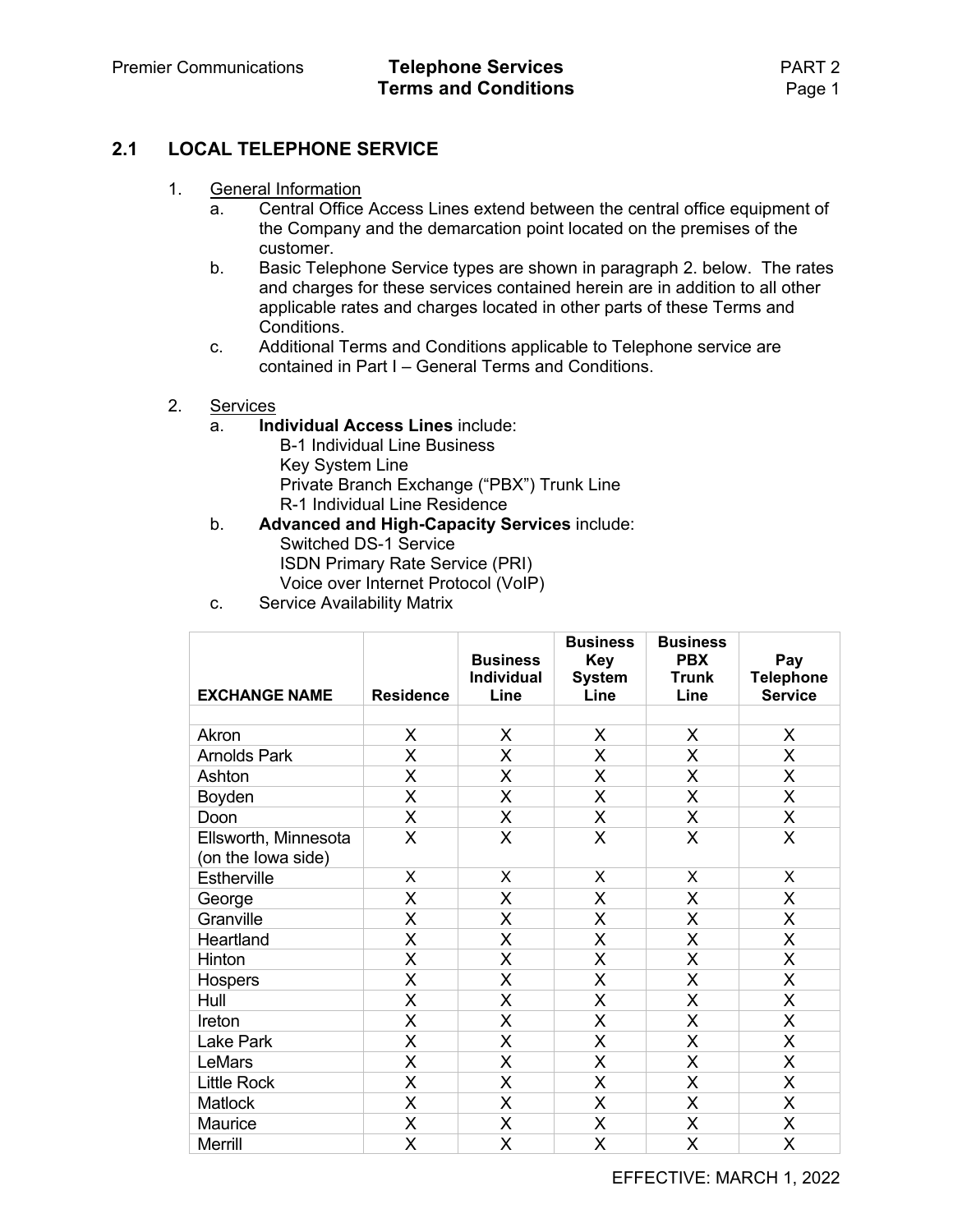#### Premier Communications **Telephone Services** PART 2 **Terms and Conditions Page 2**

| <b>EXCHANGE NAME</b>    | <b>Residence</b> | <b>Business</b><br><b>Individual</b><br>Line | <b>Business</b><br>Key<br><b>System</b><br>Line | <b>Business</b><br><b>PBX</b><br><b>Trunk</b><br>Line | Pay<br><b>Telephone</b><br><b>Service</b> |
|-------------------------|------------------|----------------------------------------------|-------------------------------------------------|-------------------------------------------------------|-------------------------------------------|
| Milford                 | X                | X                                            | X                                               | X                                                     | X                                         |
| Ocheyedan               | X                | X                                            | X                                               | X                                                     | X                                         |
| Orange City             | X                | Х                                            | X                                               | X                                                     | X                                         |
| <b>Rock Rapids</b>      | X                | X                                            | X                                               | X                                                     | X                                         |
| Sanborn                 | X                | X                                            | X                                               | X                                                     | X                                         |
| Sheldon                 | X                | X                                            | X                                               | X                                                     | X                                         |
| <b>Sioux Center</b>     | X                | X                                            | X                                               | X                                                     | X                                         |
| Spencer                 | X                | X                                            | X                                               | X                                                     | X                                         |
| <b>Spirit Lake</b>      | X                | X                                            | X                                               | X                                                     | X                                         |
| <b>Webb and Dickens</b> | X                | X                                            | X                                               | X                                                     | X                                         |
| <b>Webster City</b>     |                  | Χ                                            | x                                               | x                                                     | X                                         |

- d. Service Descriptions
	- i. **Individual Line services** may be purchased singly or in multiples.
	- ii. **Key System Service** is intended for use with multiline customer key system equipment.
	- iii. **PBX Trunk service** is intended for use with customer PBX equipment requiring ground start operation. In addition to premise-based PBX's included, hosted PBXs that rely on a managed service provider to perform PBX functions in 'the cloud' are also included.
	- iv. **High Capacity services** include multiple connections to the public switch telephone number ("PSTN") within the same service regardless of the technology used (Switched DS-1/PRI, ISDN Primary Rate Service, or SIP-Based Service/VoIP).
	- v. **Employees' Concession Telephone Service** may be offered to all active and retired employees at their residence when such telephone service is provided by this Company.
	- vi. **Temporary or Vacation Suspension** is available for vacation purposes at a reduced rate upon customer request. This service is allowed when a customer is away from their premises for an extended time in the event of vacation, emergency, relocation, military service, or other purposes deemed reasonable by management. No other service charges will apply for the suspension and subsequent restoral of service. The rates may be billed in total prior to the establishment of vacation rate service, or monthly, at the option of the Company. The minimum period for which this service may be provided is 30 days; the maximum is 180 days during any 12-month period.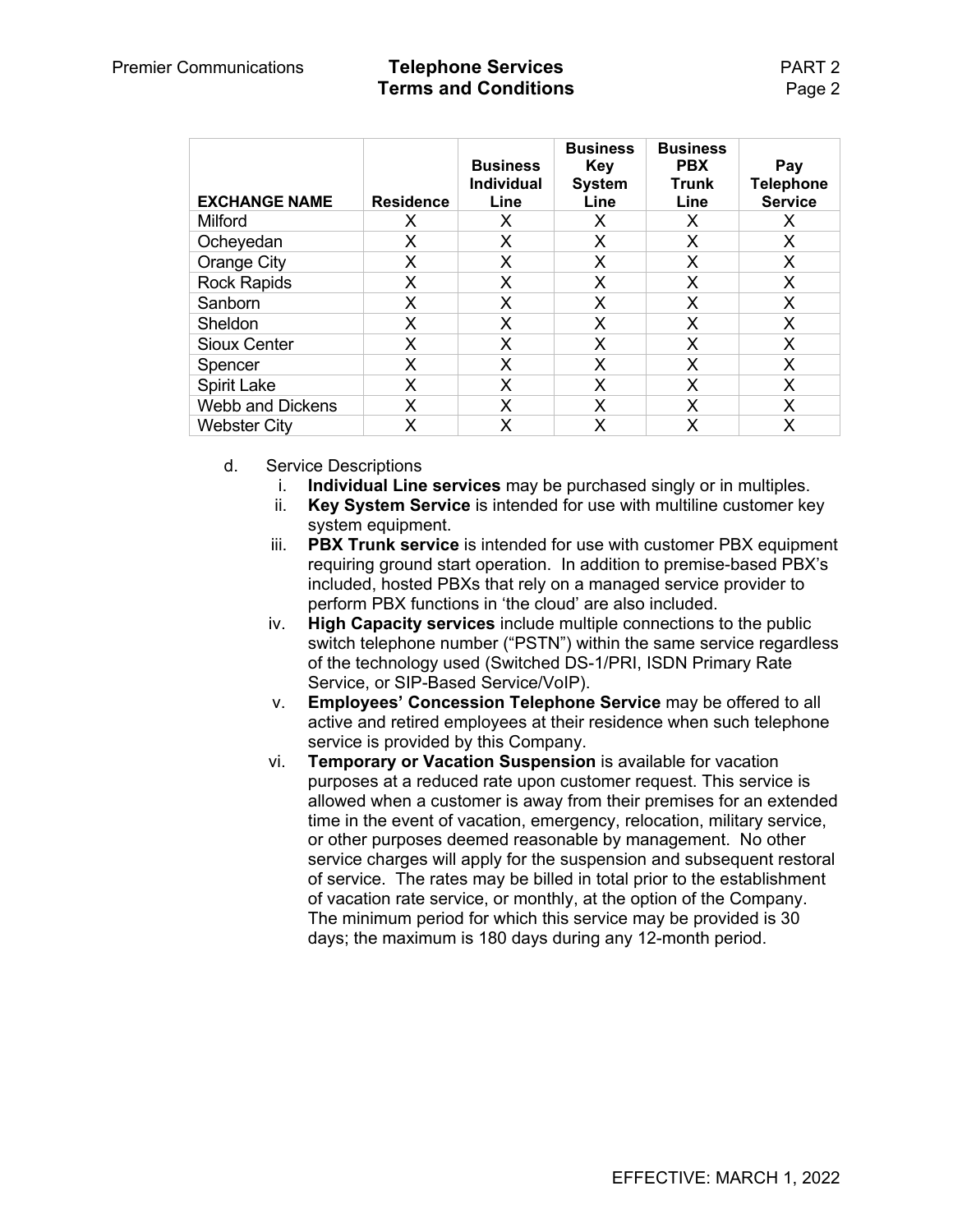### 3. Local Calling Area

This chart provides Company exchange areas and the additional localities outside of the exchange to which customers can call without toll charges.

|                                            | EAS (EXTENDED AREA SERVICE) INCLUDED IN THE                                                  |
|--------------------------------------------|----------------------------------------------------------------------------------------------|
| <b>EXCHANGE NAME</b>                       | <b>LOCAL CALLING AREA</b>                                                                    |
| Akron                                      | Westfield and West Akron, SD, Chatsworth, Hawarden, West                                     |
|                                            | Hawarden                                                                                     |
| <b>Arnolds Park</b>                        | Milford, Spirit Lake                                                                         |
| Ashton                                     | George                                                                                       |
| Boyden                                     | Hull, Matlock, Sheldon                                                                       |
| Doon                                       | Hull, Rock Rapids, IA and MN, Rock Valley                                                    |
| Ellsworth, Minnesota<br>(on the lowa side) | Adrian, MN and Midland, IA                                                                   |
| Estherville                                | North Estherville                                                                            |
| George                                     | Ashton, Little Rock                                                                          |
| Granville                                  | None                                                                                         |
| Heartland                                  | Westfield, West Akron, SD, Chatsworth, Hawarden, West                                        |
| Akron                                      | Hawarden                                                                                     |
| Boyden                                     | Hull, Matlock, Sheldon                                                                       |
| Doon                                       | Hull, Rock Rapids, MN, Rock Rapids, IA, Rock Valley                                          |
| Hawarden                                   | Akron, Alchester, SD, Craig, E. Hudson, IA, Hudson, SD,<br>Ireton, West Akron, SD, Westfield |
| Hull                                       | Boyden, Doon, Rock Valley, Sioux Center                                                      |
| Ireton                                     | Hawarden, Chatsworth, West Hawarden, SD                                                      |
| <b>Rock Rapids</b>                         | Doon, North Rock Rapids, MN, Hudson                                                          |
| <b>Rock Valley</b>                         | Doon, Hull, East Hudson                                                                      |
| Sibley                                     | None                                                                                         |
| Hinton                                     | Sioux City                                                                                   |
| Hospers                                    | Orange City                                                                                  |
| Hull                                       | Boyden, Doon, Rock Valley, Sioux Center                                                      |
| Ireton                                     | Hawarden, Chatsworth, West Hawarden, SD                                                      |
| <b>Lake Park</b>                           | <b>Spirit Lake</b>                                                                           |
| LeMars                                     | Brunsville, Struble                                                                          |
| <b>Little Rock</b>                         | George                                                                                       |
| <b>Matlock</b>                             | Sheldon, Boyden                                                                              |
| Maurice                                    | Sioux Center, Orange City                                                                    |
| <b>Merrill</b>                             | Sioux City, North Sioux City, SD                                                             |
| Milford                                    | Arnolds Park, Spirit Lake                                                                    |
| Ocheyedan                                  | None                                                                                         |
| Orange City                                | Alton, Hospers, Maurice, Sioux Center                                                        |
| <b>Rock Rapids</b>                         | Doon, East Hudson, North Rock Rapids, MN                                                     |
| <b>Rock Valley</b>                         | Doon, Hull, East Hudson                                                                      |
| Sanborn                                    | None                                                                                         |
| Sheldon                                    | Archer, Boyden, Matlock                                                                      |
| <b>Sioux Center</b>                        | Orange City, Maurice, Hull                                                                   |
| Spencer                                    | <b>None</b>                                                                                  |
| <b>Spirit Lake</b>                         | Arnolds Park, Lake Park, Milford                                                             |
| <b>Webb and Dickens</b>                    | None                                                                                         |
| <b>Webster City</b>                        | Blairsburg, Duncombe, Kamrar, Woolstock                                                      |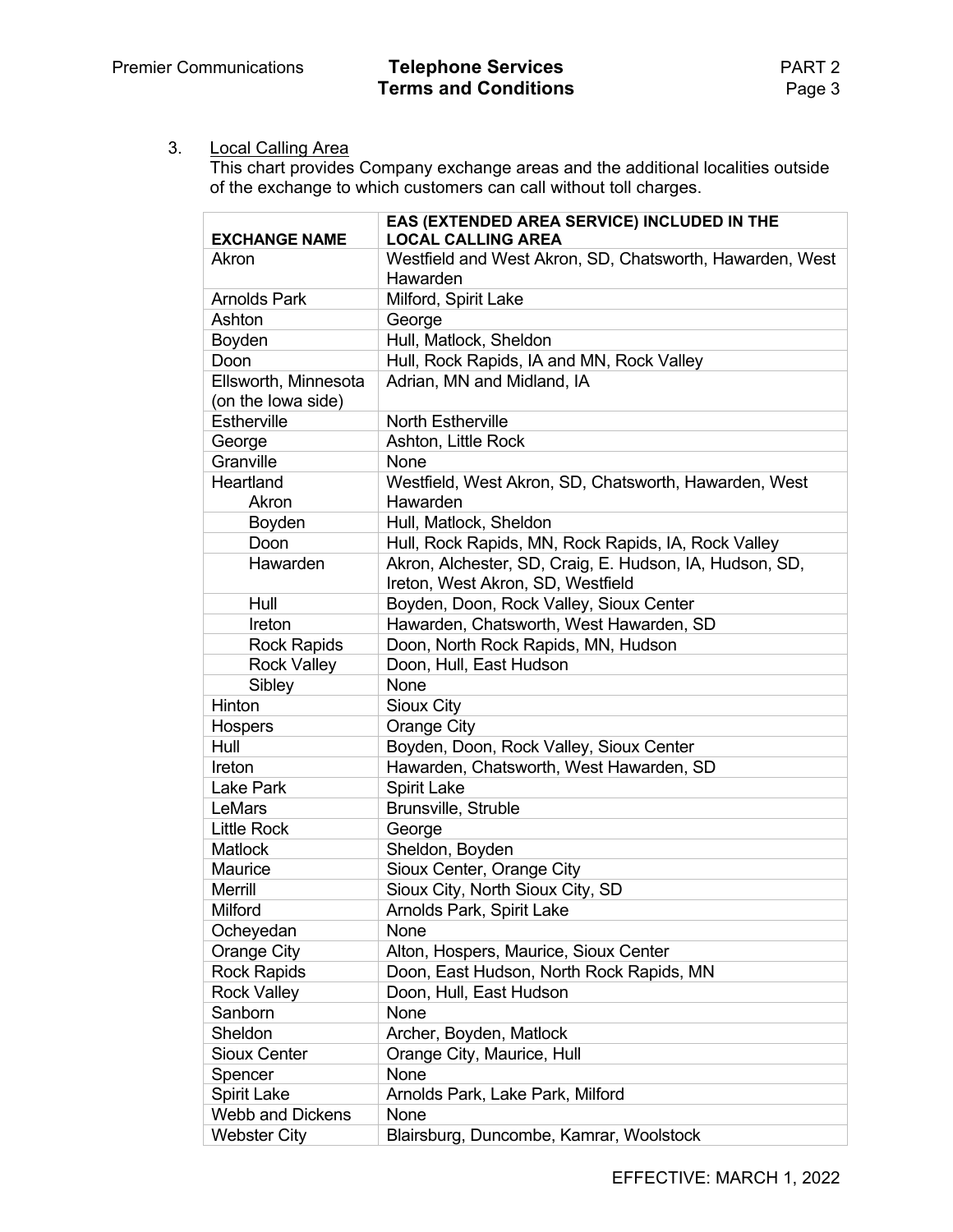#### **2.2 OPTIONAL CALLING SERVICES**

We offer a number of optional calling services such as Caller ID, Call Forwarding, Call Waiting, and others. Please call our office or check our website for more information on the services we offer. You may need to pay an additional charge for these services, and those charges are listed in the Service Price list in Part 3.

#### **2.3 TELEPHONE NUMBERS, DIRECTORIES AND DIRECTORY LISTINGS**

- 1. Telephone Numbers
	- a. The customer has no proprietary right in the telephone number or any right to continuance of service from any specific central office, and the Company may assign or change the telephone number, the central office designation, or both, as is necessary in the conduct of its business or subject to any porting requirements.
	- b. When services are discontinued, telephone numbers will be held from use (aged) according to industry standards before reassignment.
- 2. Telephone Directories

 The Company may provide listing information to third parties or it may publish and distribute telephone directories to its customers.

Where the Company does not publish a directory, the customer will hold the Company harmless for damages due to errors or omissions in directory listings.

Where the Company does publish and distribute directories, any claims for damages due to errors or omissions in directory listings will be limited to prorated charges for the customer service that is affected. In the case of extra listings in the alphabetical section of the directory for which a charge is made, the Company's liability shall be limited to an amount not to exceed the established rate for such listing for the directory period in which the error or omission occur.

The Company will normally publish and distribute a directory annually containing the serving exchange listings for each Central Office Access Line without charge. Additional directories may be furnished at the discretion of the Company. Directories containing listings for other areas may be provided at a nominal charge. Directories are furnished to customers as an aid in the use of the telephone service. The Company reserves the right to charge for directories issued in replacement of directories.

Where services are provided through a local resale/shared use supplier, the Company shall provide the resale/shared use supplier a directory in accordance with these Terms and Conditions. The local resale/shared use supplier shall be responsible for providing local exchange telephone directories to its customers or users.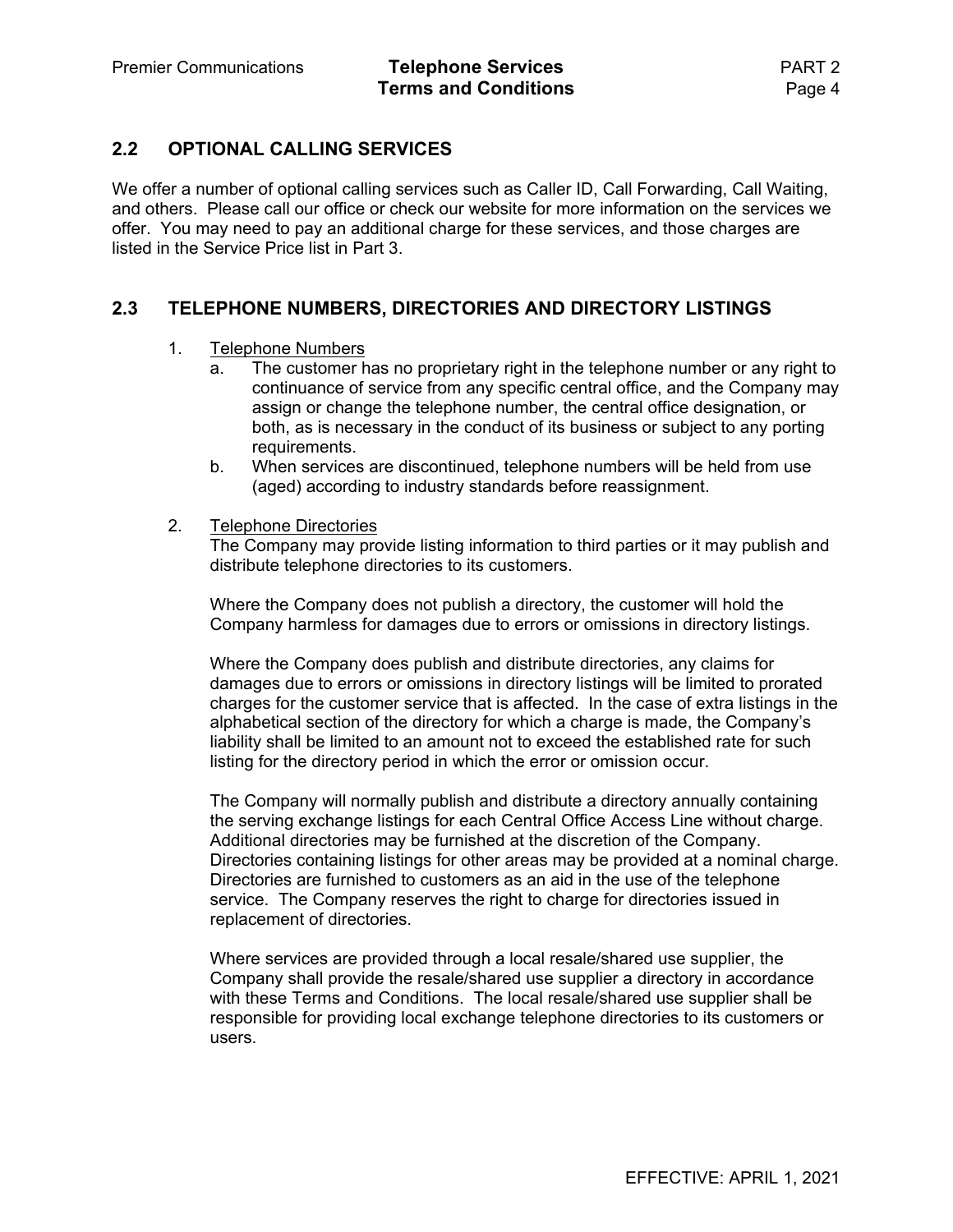#### 3. Directory Listings

Directory listings remain the property of the Company and are not to be reproduced without the permission of the Company. The following options are available to customers regarding the alphabetic section of the white pages of the telephone directory for business or residence customers.

- a. A **Primary listing,** which may include the name, address and telephone number of the individual, organization, firm, or corporation for whom the service has been contracted, will be furnished at no charge.
	- i. Listings will be limited to such information as is necessary for proper identification.
	- ii. The length of a listing may be limited by the use of abbreviations where the clarity of the listing and the identification of the customer will not be impaired.
	- iii. The Company may refuse to insert any listing which, in its judgment does not facilitate the use of the directory.
- b. **Additional listings** may be furnished with business or residence service for persons who occupy the same premises at the rates shown above. An additional listing may include the same address and telephone number as the primary listing.
- c. **An Alternate call listing** refers a calling party to certain other telephone numbers such as after business hours, on Sundays, holidays, or if there is no answer on the first listed number. Where the alternate call number is that of another customer, the listing will be furnished only with written approval of the other customer.
- d. **A Foreign or nonsubscriber listing** is furnished to customers requesting that their listing be included in a directory of an exchange other than that from which service is rendered. The rate for a foreign company listing will be the rate of the company in whose directory the listing appears.
- e. **Unlisted Service** indicates the customer listing is omitted from the directory but otherwise posted on the directory assistance records and the telephone number will be given out upon request.
- f. **Private service** is the omission of a customer's listing from both the telephone directory and directory assistance records.
	- i. When private service is to be furnished, the customer will hold the Company harmless from any damages which might arise and will absolve the Company from any responsibility for the failure of the customer to receive calls because of the private listing.
	- ii. No charge will apply for private service for customers having other listed service.
- g. The charge for additional, alternate, or private listings is effective the day the directory assistance record is posted.

### **2.4 INFORMATION SERVICES AND CALLING RESTRICTIONS**

- 1. Local Operator Services
	- a. Customers can access local operator services by dialing "0" (0 minus) for assistance in placing a call.
	- b. Local calls may be completed or billed with live or mechanical assistance by a third party under contract with the Company.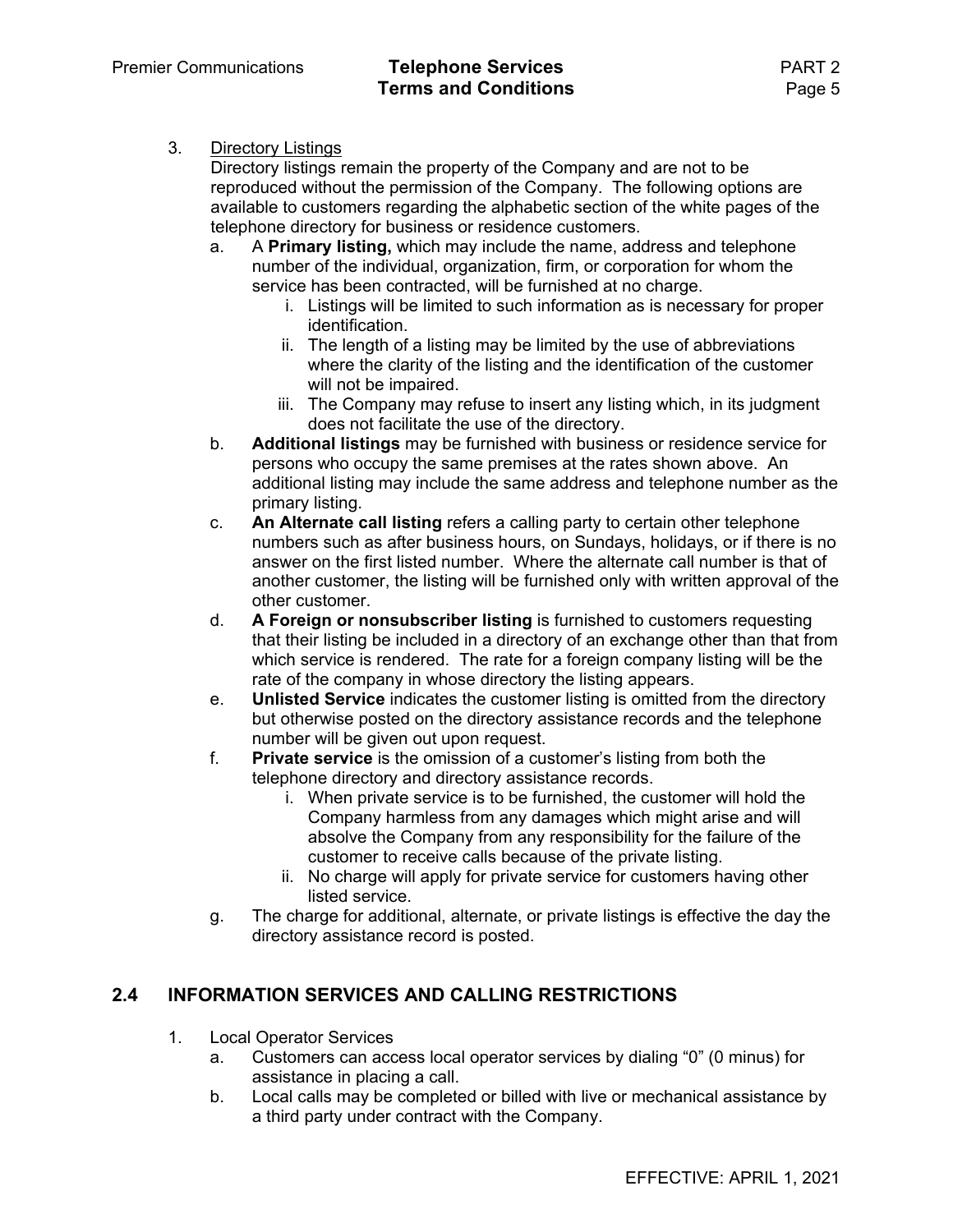- c. Calls may be billed collect to the called party, to an authorized third-party number, or to the originating line. Local calls may be placed on a station to station basis or to a specified party (Person-to-Person), or designated alternate.
- d. The following operator assisted calls are exempt from operator surcharges:
	- i. Calls to designated Company numbers for official Company business.
	- ii. Emergency calls to authorized civil agencies.
	- iii. Operator dialed calls to re-establish a call which has been interrupted due to a service failure; to establish a call where Company service problems prevent completion; or to complete a call for a calling party who identifies that they are unable to call due to a disability.
- 2. Local Directory Assistance
	- a. Customers can access local directory assistance by dialing "411" for assistance in determining a telephone number.
	- b. A Directory Assistance Charge applies for each telephone number, area code, and/or general information requested from the Directory Assistance operator except as follows:
		- i. Requests in which the Directory Assistance operator provides an incorrect number. The customer must inform the Company of the error in order to receive credit.
		- ii. In some cases, it may be possible to have the call completed without further dialing by the customer. An additional charge may be applied when call completion is authorized by the customer.
- 3. Toll Blocking Service
	- a. Toll blocking service provides denial of outgoing 0+ and 1+ long distance calls for central office Access Lines or Trunks
	- b. The customer shall not be permitted to place outgoing calls to an operator or any part of the 0+ or 1+ long distance network when this service is in effect.
	- c. Incoming calls are not restricted.
	- d. Toll blocking is available to Lifeline customers without charge.
- 4. Information Service Access Blocking
	- a. Information Service Access Blocking enables customers with individual line service to request the blocking of access to all 900 and 976 numbers.
	- b. A customer shall not be charged for the first activation of information service access blocking. After this service has been established, subsequent unblocking and/or reblocking will be subject to all applicable charges.
- 5. Billed Number Screening Service
	- a. Billed Number Screening Service places the customer's number in an industry database to prevent the billing of collect calls, third number calls or both to a customer's telephone number.
	- b. The Company makes no guarantee and assumes no liability for the accuracy of Billed Number Screening Service. The customer agrees fully and completely to indemnify and save harmless the Company from any and every claim, loss, damage, suit, or liability out of the furnishing or failure to furnish Billed Number Screening Service.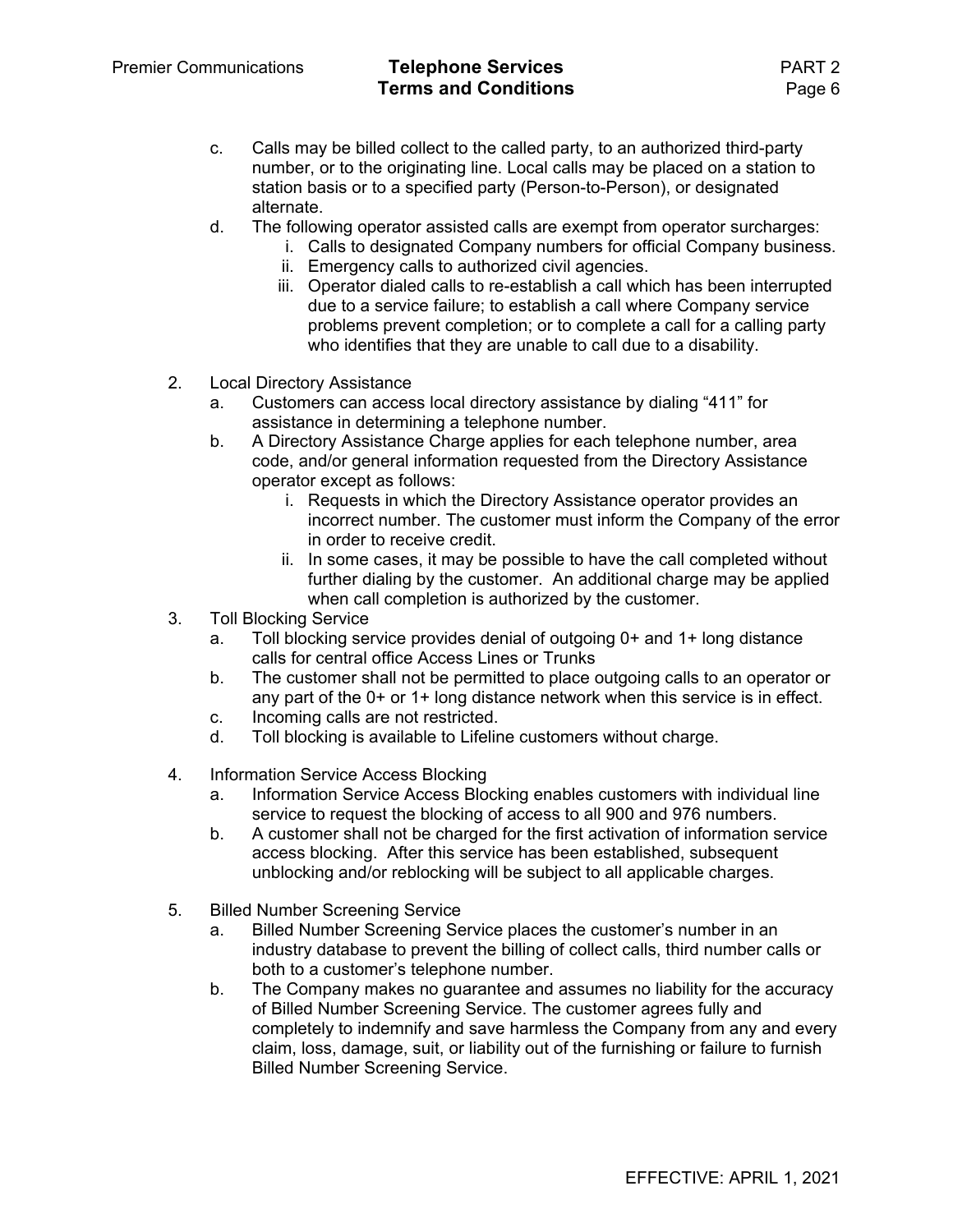#### Premier Communications **Telephone Services** PART 2 **Terms and Conditions Page 7**

- 6. Blocking of Illegal Robocalls
	- a. The Company employees a third-party to block the transmission of illegal robocalls, as permitted by the Federal Communications Commission (the "FCC"). The blocking of robocalls is subject to the following restrictions:
		- i. The Company only blocks calls when it determines, based on reasonable analytics, that calls are part of a particular call pattern highly likely to be illegal.
		- ii. The Company manages its network-based blocking with human oversight and network monitoring to determine that calls are highly likely to be illegal before initiating blocking.
		- iii. The Company will cease blocking calls as soon as it receives actual knowledge that the calls are lawful .
		- iv. The Company discloses its robocall blocking practices to customers through this Service Catalog and other terms and conditions, which are available on the Company's website.
		- v. All the analytics used in the Company's blocking of robocalls are nondiscriminatory and competitively neutral.
		- vi. This blocking service is provided at no additional charge.
	- b. If a customer believes a call has been wrongfully blocked, the customer may submit a call blocking error complaint on the Company's website. The Company will resolve such complaints in a reasonable time and will provide the customer with a status update within 24 hours. If the Company determines that the complaint is credible and the call should not have been blocked, the Company will promptly cease blocking of that number.
	- c. When the Company blocks a call, it will immediately return an appropriate response code to the origination point of the call, as required by the FCC.

### **2.5 MISCELLANEOUS SERVICES**

- 1. Foreign Exchange Service
	- a. Foreign Exchange Service (FX) is a local service that provides dial tone to and from a telephone exchange other than the subscriber's local exchange. In essence, the telephone subscriber is provided dial tone from another exchange whereby calls are transmitted over a special circuit between the two exchanges.
	- b. Foreign Exchange Service will be limited to business and residence individual Local Service, or PBX trunks, when facilities for its provision are available.
	- c. One directory listing will be provided, without added charge in the alphabetical directory covering the serving exchange for each business or residence service. In addition, each business customer will be entitled to a regular listing in the classified directory covering the serving exchange without additional charge. Additional listing in the alphabetical and/or classified directories covering the local or other exchanges may be provided at the rates effective in those exchanges.
	- d. Customers to Foreign Exchange Service are required to subscribe to Local Service of the exchange from which service would normally be rendered. Any suspension or termination of the primary Local Exchange Service will require suspension or termination of the Foreign Exchange Service.
	- e. Calls beyond the local calling area of the serving exchange will not be permitted.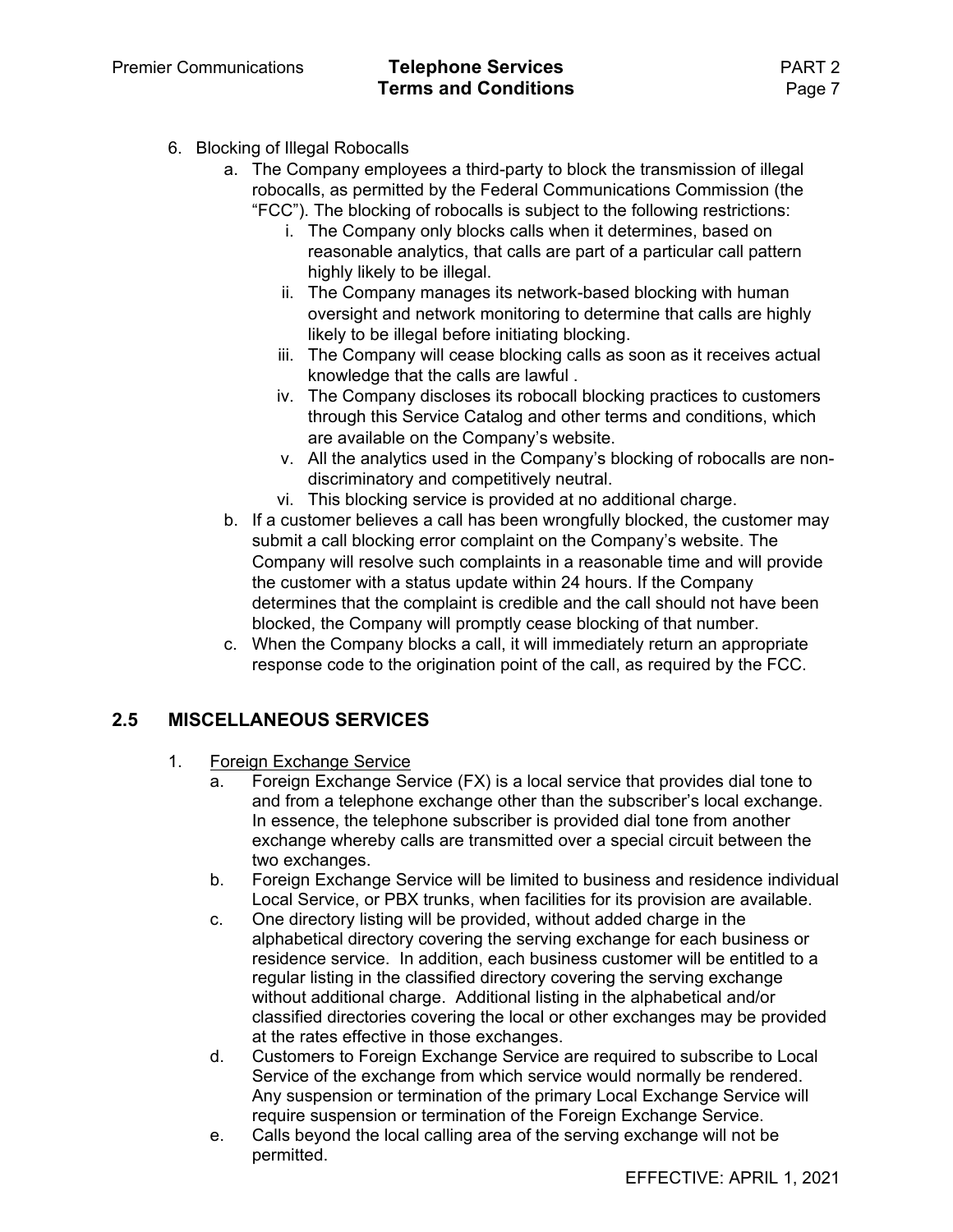- 2. Off Premise Extensions
	- a. Service includes capability for extending standard Access Line service between premises.
	- b. Connections made between buildings on same Premises, may be made using customer owned wiring in accordance with connection standards as detailed in Part 1 of these terms and conditions and within the operational limits of the Company's network.
	- c. Where offered, Connections between separate premises will be made by installing separate Basic Telephone Services at each location and arranging them to work as a single service.
	- d. The Company may require a written customer acknowledgement regarding the information it is able to deliver related to any 911 calls location information.
- 3. Emergency Number Service (911, E911 and NG911)
	- a. The Company provides basic, enhanced, and next generation 9-1-1 Services in accordance with applicable state and federal law and regulations. The Company also collects a 9-1-1 surcharge from local service subscribers in an amount and as required under state law and regulations.
	- b. The Federal Communications Commission ("FCC") requires that the Company inform subscribers about certain differences between IP-enabled 9- 1-1 emergency calling services and traditional wireline or wireless 9-1-1 emergency calling services. The FCC also requires the Company to obtain and keep a record on file showing that subscribers to IP Services have been provided notice of and understand the differences and limitations on NG911 Service. Prior to installing or connecting any IP Services, the Company will provide the customer with an IP Technology 911 Disclosure for the customer's review and signature. If a customer does not sign and return the disclosure promptly, the Company may be required by FCC rules to suspend service until a reply is received.
- 4. Other Service Offerings

The FCC requires the Company to provide N11 services for 3-digit dialing access to information services. The current list is provided below.

- 211 Health and Human Services Community Information and Referral Services
- 311 Non-Emergency Police and Other Governmental Services
- 411 Local Directory Assistance
- 511 Traffic and Transportation Information
- 611 Repair Service
- 711 Telecommunications Relay Service (TRS)
- 811 One Call Buried Utility Services Locating
- 911 Emergency
- 5. Lifeline Assistance
	- a. The Lifeline Assistance (Lifeline) program, established by the Federal Communications Commission under 47CFR54, is a means of maintaining and preserving universal service by providing a reduction in the recurring price of basic local residential exchange access service, or fixed or mobile broadband service that meets minimum service standards to qualifying lowincome residential subscribers.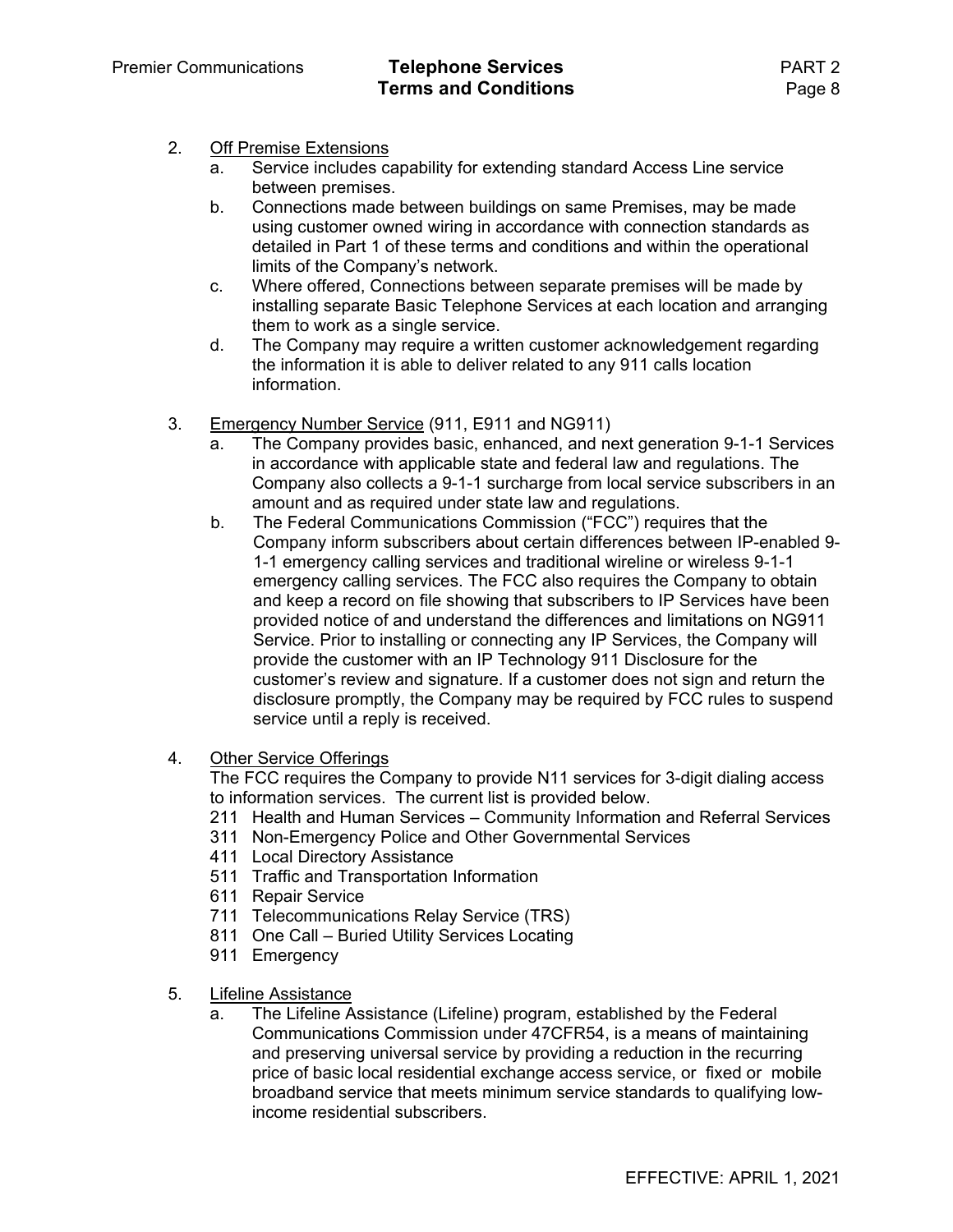Premier Communications **Telephone Services** PART 2 **Terms and Conditions Page 9** 

- b. Lifeline is a federally funded reduction of the Federal End User Common Line Charge and a reduction of local service charges. The Federal Lifeline Credit shall be applied first to reduce the Federal End User Common Line Charge, with any remaining federal credit to be applied to reduce rates for residential service or fixed or mobile fixed broadband service that meets minimum service standards. The state TAP credit shall be applied to further reduce the rates charged for residential services.
- c. Federal Universal Service Charge (FUSC) will not be billed to Lifeline customers.
- d. Local service for Lifeline subscribers may not be disconnected for nonpayment of toll charges.
	- i. Toll Restriction Service will be provided to Lifeline subscribers at no charge.
	- ii. Lifeline subscribers are not required to accept Toll Restriction Service as a condition to avoid disconnection of local service for non-payment of toll.
	- iii. Lifeline subscribers are not required to pay a service deposit in order to initiate service if the subscriber voluntarily elects to receive Toll Restriction Service.
	- iv. Partial payments from Lifeline subscribers will be applied first to local service charges and then to toll charges.
- e. **Eligibility**. Lifeline will be provided for one (1) telephone line per household or one subscription to fixed or mobile broadband service that meets minimum service standards, at the subscriber's principal place of residence, to those individuals who meet the eligibility requirements.
	- i. The applicant has income at or below 135 percent of the Federal Poverty Guidelines or participates in one of the following programs:
		- Medicaid
		- Supplemental Nutrition Assistance Program (SNAP)
		- Veterans Pension or Survivor Benefit Program
		- Supplemental Security Income (SSI)
		- Federal Public Housing Assistance (FPHA)
	- ii. Individuals who do not qualify under any of the above but live on or near a federally recognized reservation may qualify if the applicant receives benefits from at least one of the following programs:
		- Bureau of Indian Affairs (BIA) General Assistance
		- Tribal Temporary Assistance for Needy Families (TANF)
		- Tribal Head Start (only households that meet the income qualifying standard)
		- Food Distribution Program on Indian Reservations (FFPIR)
	- iii. The applicant signs a document certifying under penalty of perjury that the applicant receives benefits from one of the programs listed and identifying the program or programs from which that consumer receives benefits.
	- iv. The applicant signs a document agreeing to notify the Company if that consumer ceases to participate in the program or programs. When the Company is notified by the customer that the customer no longer participates in one of the above programs, the federal credits to that customer's monthly charges shall cease beginning with the start of the billing cycle beginning in the month after the month in which notification is received.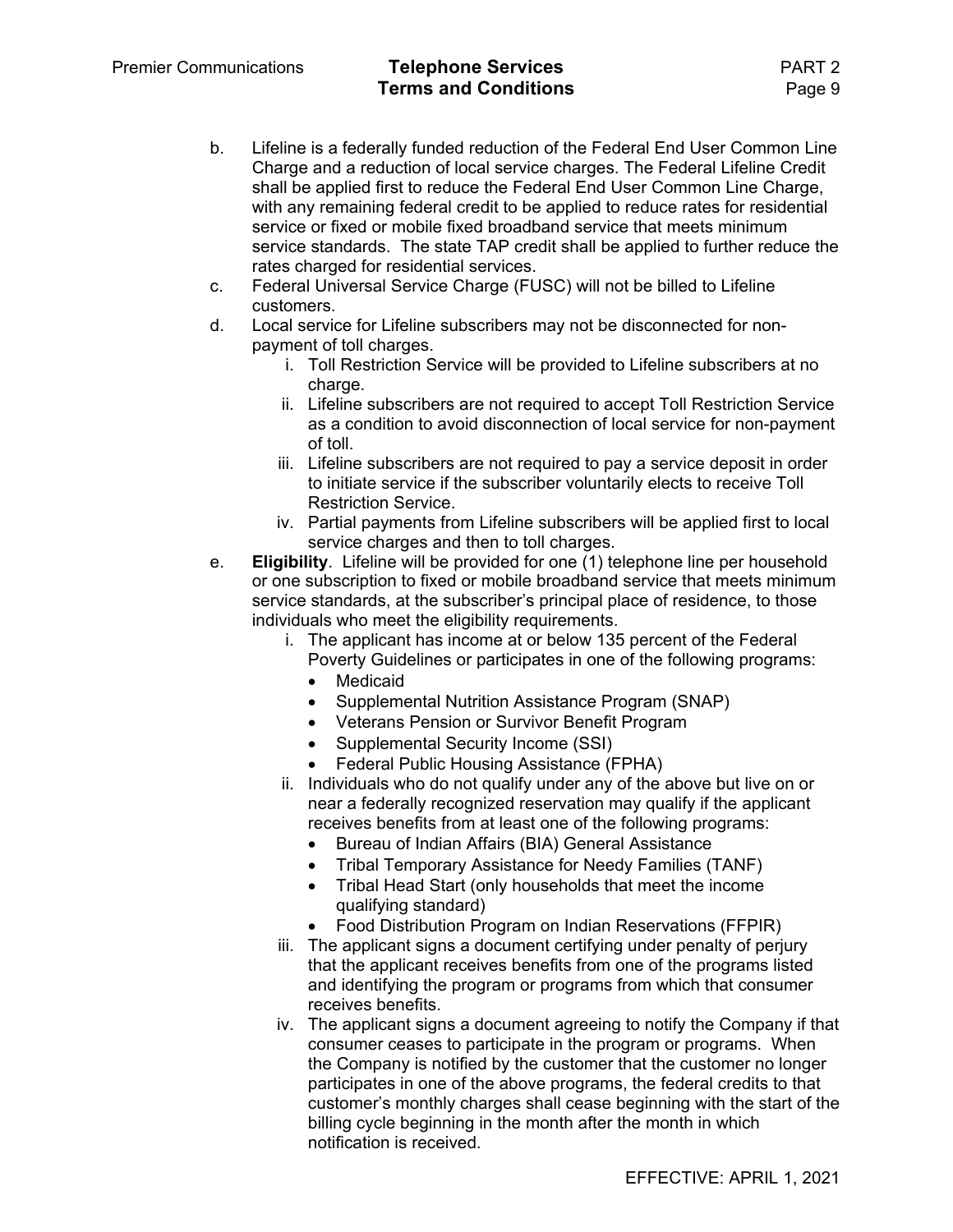- **f. Eligibility Revocation.** If the Company discovers that conditions exist that disqualify the recipient of Lifeline Assistance, the support will be discontinued. The customer will be billed retroactively to whichever is the most recent of the dates Lifeline assistance commenced or the recipient no longer qualified for the service not to exceed 12 months.
- 6. Long Distance Service
	- a. The Company provides Message Toll Services through access to facilities, services and equipment over which telephone customers may transmit voice, data, and other communications of their own choosing to intrastate, and interstate destinations.
	- b. Service is only available to customers of Company Local Telephone service.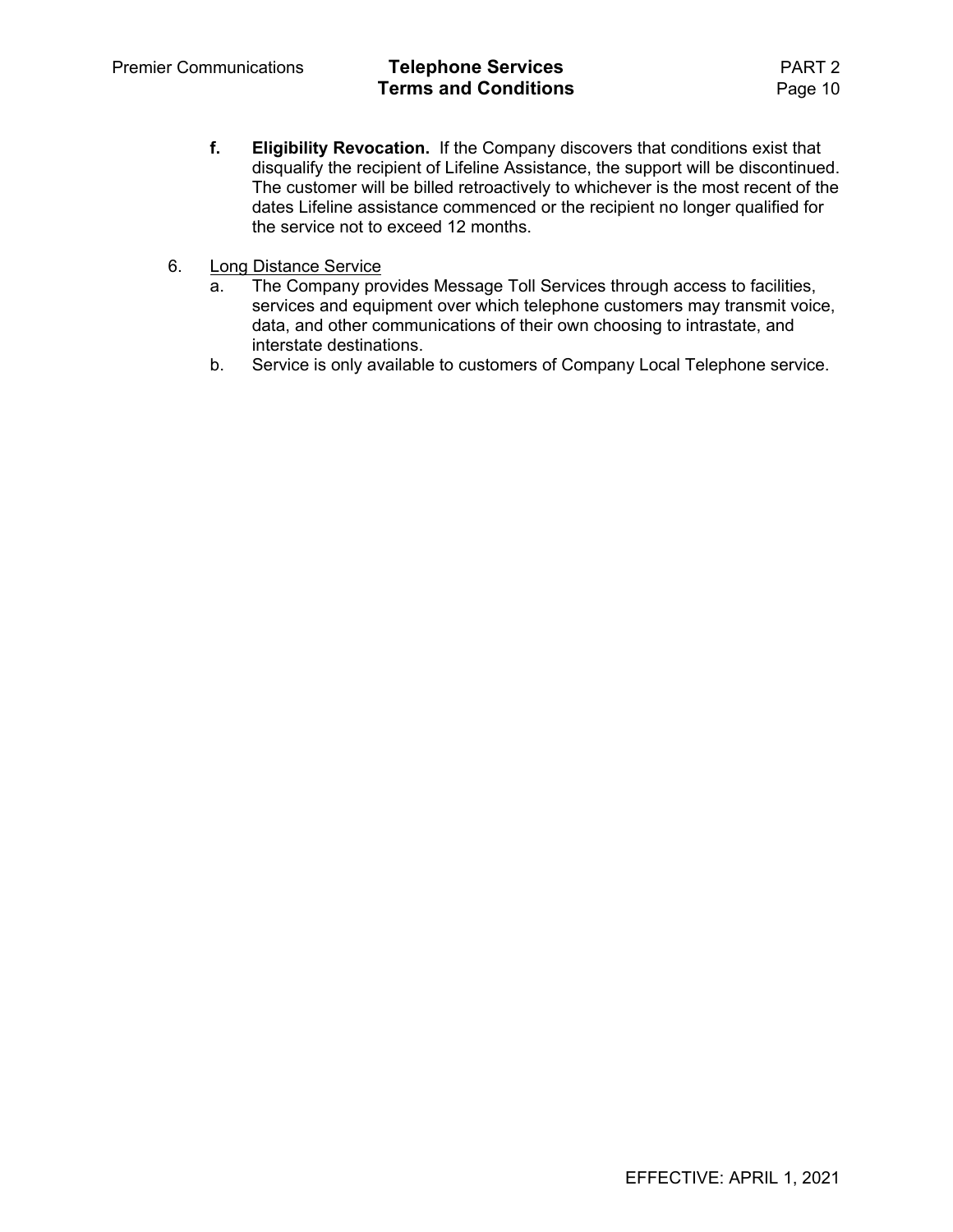# Premier Communications **Services Price List Price 1 PART 3**<br>Page 1

#### **LOCAL EXCHANGE SERVICE**

|                | <b>EXCHANGE NAME: Sioux Center</b><br>Extended Area Service to: Orange City, Maurice and Hull               |                    |
|----------------|-------------------------------------------------------------------------------------------------------------|--------------------|
|                | <b>EXCHANGE NAME: Granville</b><br>Extended Area Service to: None                                           |                    |
|                | <b>EXCHANGE NAME:</b> Webb and Dickens<br>Extended Area Service to: None                                    |                    |
|                | <b>EXCHANGE NAME: Little Rock</b><br>Extended Area Service to: George                                       |                    |
|                | <b>EXCHANGE NAME: Matlock</b><br>Extended Area Service to: Sheldon and Boyden                               |                    |
|                | <b>EXCHANGE NAME: Maurice</b><br>Extended Area Service to: Sioux Center and Orange City                     |                    |
|                |                                                                                                             | Monthly<br>Rate    |
| 1 <sup>1</sup> | <b>CENTRAL OFFICE ACCESS LINE</b><br><b>WITHIN THE BASE RATE AREA</b><br>$a_{-}$<br><b>BUSINESS SERVICE</b> |                    |
|                |                                                                                                             | \$22.50<br>\$22.50 |
|                | <b>RESIDENCE SERVICE</b>                                                                                    | \$22.50            |
|                |                                                                                                             | \$22.50            |
| 2.             | <b>PAY TELEPHONE SERVICE</b><br>a.                                                                          | \$22.50            |
|                | <b>EXCHANGE NAME: Hinton</b><br>Extended Area Service to: Sioux City                                        |                    |
| $1_{-}$        | <b>CENTRAL OFFICE ACCESS LINE</b><br><b>WITHIN THE BASE RATE AREA</b><br>a.<br><b>BUSINESS SERVICE</b>      |                    |
|                |                                                                                                             | \$29.75            |
|                |                                                                                                             | \$29.75<br>\$29.75 |
|                | <b>RESIDENCE SERVICE</b>                                                                                    | \$22.50            |
| 2.             | PAY TELEPHONE SERVICE                                                                                       |                    |
|                | a.                                                                                                          | \$29.75            |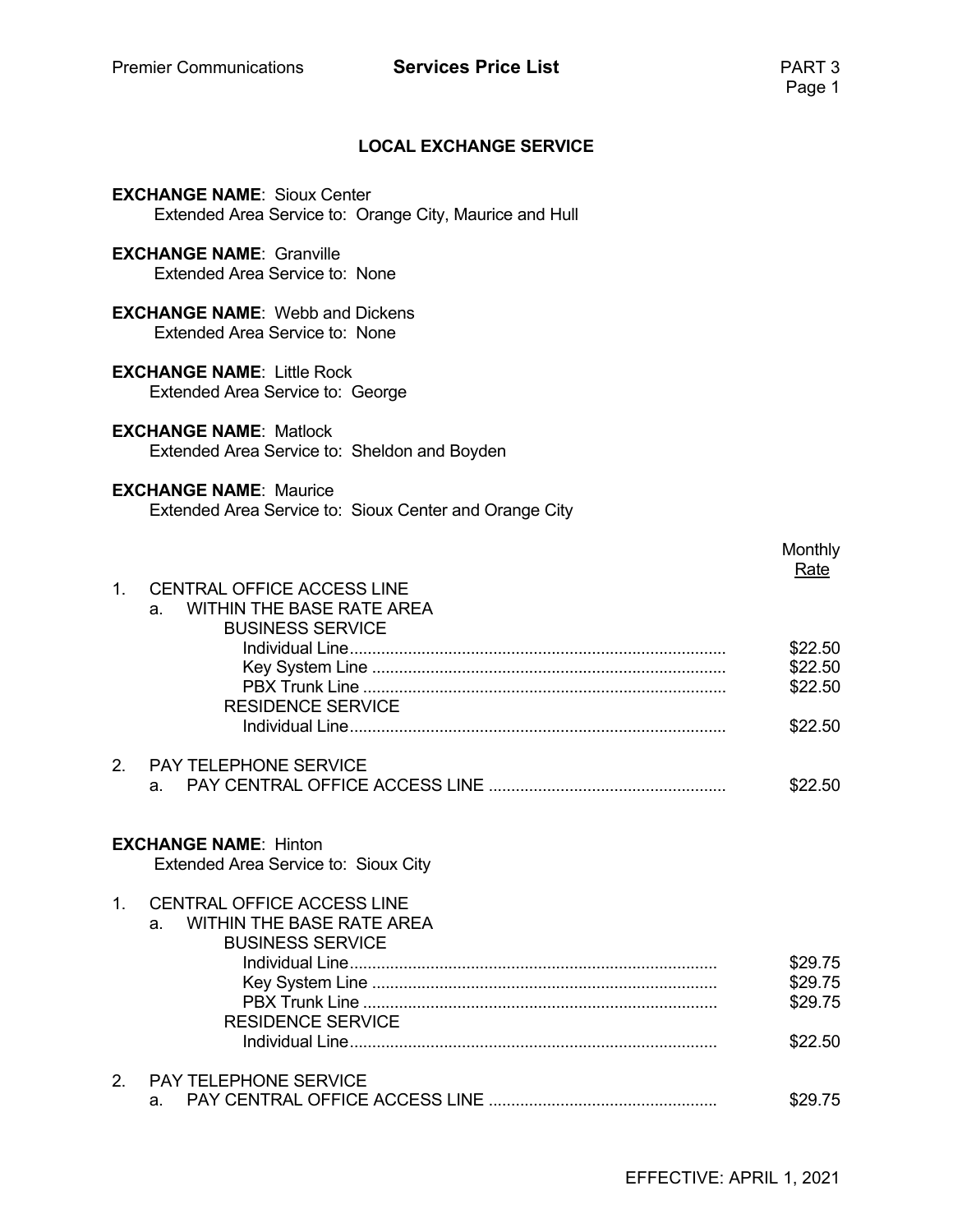|         | <b>EXCHANGE NAME: Sanborn</b><br>Extended Area Service to: None                                                                                                                                                                                                                                                                                                                                                                                                                                                                                                                                                                                                                                                                                                                                                                                                                                                                |                                          |
|---------|--------------------------------------------------------------------------------------------------------------------------------------------------------------------------------------------------------------------------------------------------------------------------------------------------------------------------------------------------------------------------------------------------------------------------------------------------------------------------------------------------------------------------------------------------------------------------------------------------------------------------------------------------------------------------------------------------------------------------------------------------------------------------------------------------------------------------------------------------------------------------------------------------------------------------------|------------------------------------------|
| $1_{-}$ | <b>CENTRAL OFFICE ACCESS LINE</b><br><b>WITHIN THE BASE RATE AREA</b><br>a.<br><b>BUSINESS SERVICE</b><br><b>RESIDENCE SERVICE</b>                                                                                                                                                                                                                                                                                                                                                                                                                                                                                                                                                                                                                                                                                                                                                                                             | \$18.00<br>\$18.00<br>\$18.00<br>\$22.50 |
| 2.      | PAY TELEPHONE SERVICE<br>a.                                                                                                                                                                                                                                                                                                                                                                                                                                                                                                                                                                                                                                                                                                                                                                                                                                                                                                    | \$18.00                                  |
|         | <b>EXCHANGE NAME:</b> Akron, Ashton, Boyden, Doon, Ellsworth, Minnesota (on the lowa side); Hull,<br>Ireton, Rock Valley, Rock Rapids, LeMars, Orange City, George, Merrill, Ocheyedan, Sheldon<br><b>Extended Area Service to:</b><br>Akron – Westfield and West Akron, SD<br>Ashton - George<br>Boyden - Hull, Matlock and Sheldon<br>Doon - Hull, Rock Rapid, IA and MN and Rock Valley<br>Ellsworth, Minnesota (on the Iowa side) – Adrian, MN, Midland, IA<br>Hull - Boyden, Doon, Rock Valley and Sioux Center<br>Ireton - Hawarden, Chatsworth and West Hawarden, SD<br>Rock Valley - Doon, Hull and East Hudson<br>Rock Rapids - Doon, East Hudson, North Rock Rapids, MN<br>LeMars - Brunsville and Struble<br>Orange City - Alton, Hospers, Maurice and Sioux Center<br>George - Ashton and Little Rock<br>Merrill - Sioux City and North Sioux City, SD<br>Ocheyedan - None<br>Sheldon - Archer, Boyden and Matlock |                                          |
| $1_{-}$ | <b>CENTRAL OFFICE ACCESS LINE</b>                                                                                                                                                                                                                                                                                                                                                                                                                                                                                                                                                                                                                                                                                                                                                                                                                                                                                              | Monthly<br><b>Rate</b>                   |
|         | <b>WITHIN THE BASE RATE AREA</b><br>a.<br><b>BUSINESS SERVICE</b><br><b>RESIDENCE SERVICE</b>                                                                                                                                                                                                                                                                                                                                                                                                                                                                                                                                                                                                                                                                                                                                                                                                                                  | \$22.50<br>\$22.50<br>\$22.50<br>\$18.00 |
| 2.      | PAY TELEPHONE SERVICE<br>a.                                                                                                                                                                                                                                                                                                                                                                                                                                                                                                                                                                                                                                                                                                                                                                                                                                                                                                    | \$22.50                                  |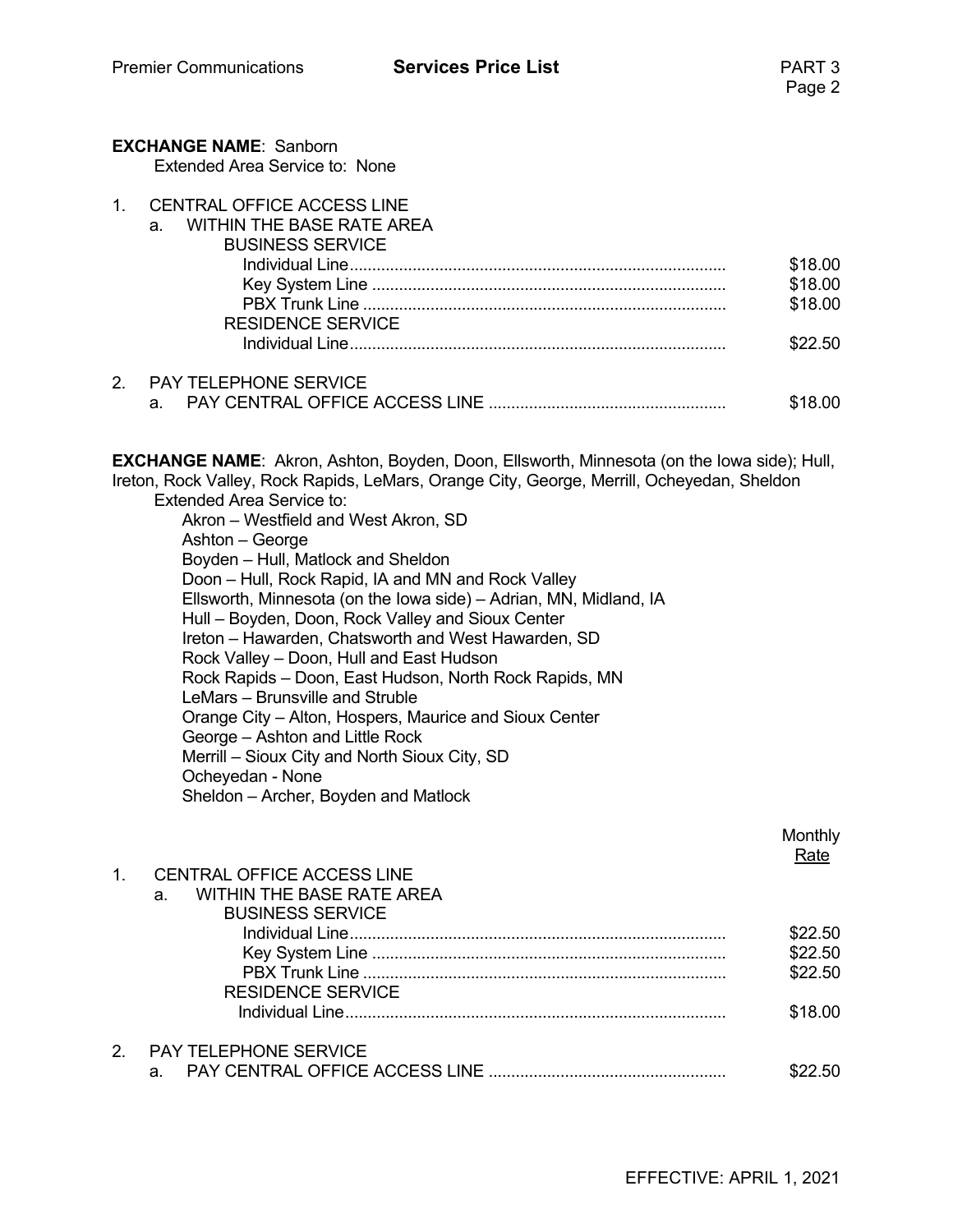|                | <b>EXCHANGE NAME:</b> Arnolds Park, Lake Park, Milford, Spencer, Spirit Lake<br>Arnolds Park - Milford and Spirit Lake<br>Lake Park - Spirit Lake<br>Milford - Arnolds Park and Spirit Lake<br>Spencer - None |                               |
|----------------|---------------------------------------------------------------------------------------------------------------------------------------------------------------------------------------------------------------|-------------------------------|
|                | Spirit Lake - Arnolds Park, Lake Park and Milford                                                                                                                                                             | Monthly<br><b>Rate</b>        |
| $\mathbf{1}$ . | <b>CENTRAL OFFICE ACCESS LINE</b><br><b>WITHIN THE BASE RATE AREA</b><br>a.<br><b>BUSINESS SERVICE</b>                                                                                                        |                               |
|                |                                                                                                                                                                                                               | \$20.00<br>\$20.00<br>\$20.00 |
|                | <b>RESIDENCE SERVICE</b>                                                                                                                                                                                      | \$18.00                       |
|                | <b>EXCHANGE NAME: Estherville</b><br>Estherville - North Estherville                                                                                                                                          |                               |
|                |                                                                                                                                                                                                               | Monthly<br>Rate               |
| $\mathbf{1}$ . | <b>CENTRAL OFFICE ACCESS LINE</b><br><b>WITHIN THE BASE RATE AREA</b><br>a.<br><b>BUSINESS SERVICE</b>                                                                                                        |                               |
|                | <b>RESIDENCE SERVICE</b>                                                                                                                                                                                      | \$33.00<br>\$33.00<br>\$33.00 |
|                |                                                                                                                                                                                                               | \$18.00                       |
|                | <b>EXCHANGE NAME: Webster City</b><br>Extended Area Service to: Blairsburg, Duncombe, Kamrar, Woolstock                                                                                                       |                               |
| $1_{-}$        | <b>CENTRAL OFFICE ACCESS LINE</b><br><b>WITHIN THE BASE RATE AREA</b><br>a.<br><b>BUSINESS SERVICE</b>                                                                                                        |                               |
|                |                                                                                                                                                                                                               | \$25.00<br>\$25.00            |
|                | <b>RESIDENCE SERVICE</b>                                                                                                                                                                                      | \$25.00                       |
|                |                                                                                                                                                                                                               | \$17.50                       |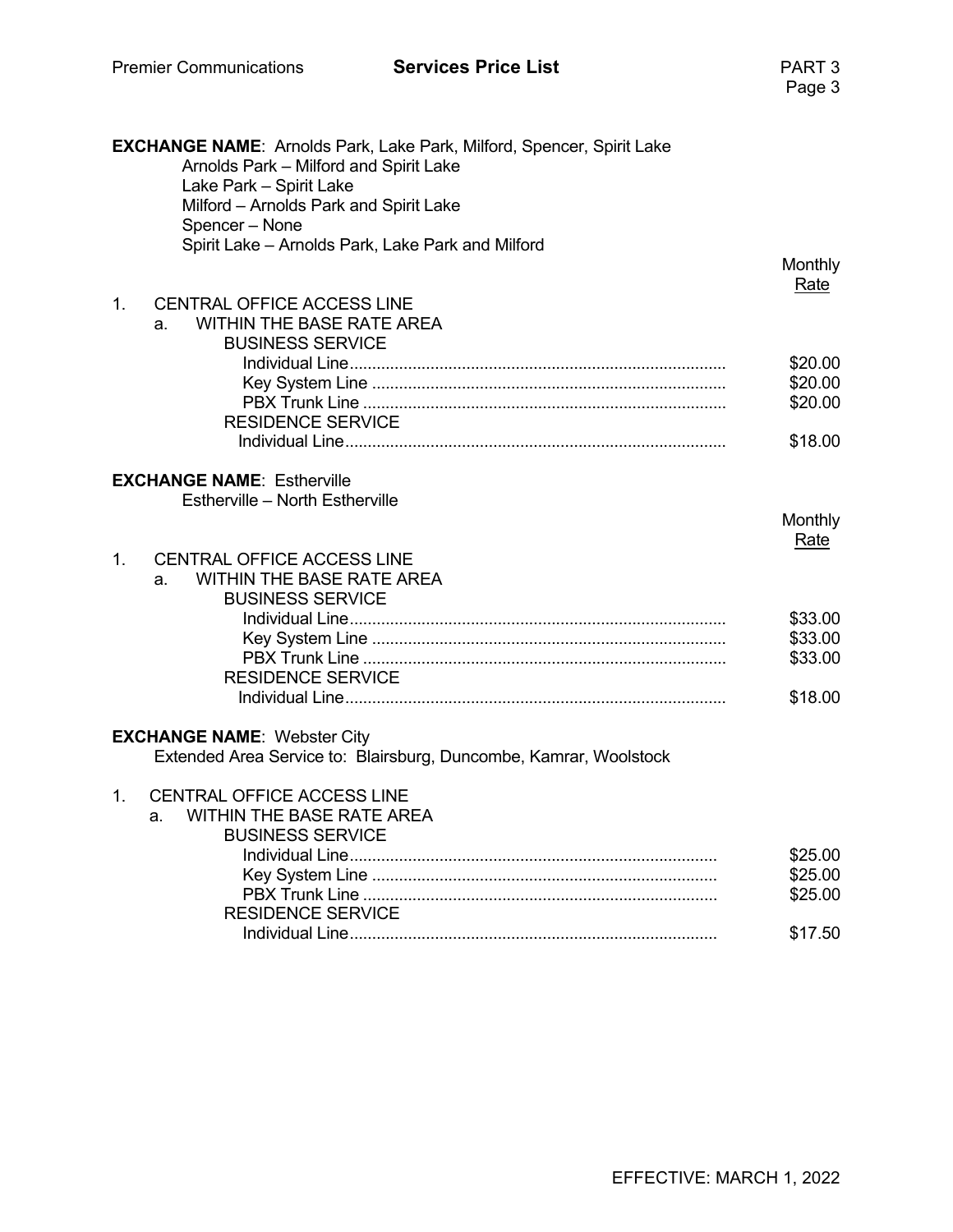# Premier Communications **Services Price List PART 3**<br>Page 4

|         | <b>EXCHANGE NAME: Heartland</b><br><b>Extended Area Service to:</b><br>Akron - Westfield and West Akron, SD, Chatsworth, Hawarden, West Hawarden<br>Boyden - Hull, Matlock, Sheldon<br>Doon - Hull, Rock Rapids, MN, Rock Rapids, IA, Rock Valley<br>Hawarden - Akron, Alchester, SD, Craig, E. Hudson, IA, Hudson, SD, Ireton, West Akron,<br>SD, Westfield<br>Hull - Boyden, Doon, Rock Valley, Sioux Center<br>Ireton - Hawarden, Chatsworth, West Hawarden, SD<br>Rock Rapids - Doon, North Rock Rapids, MN, Hudson<br>Rock Valley - Doon, Hull and East Hudson<br>Sibley - None |                                                    |
|---------|--------------------------------------------------------------------------------------------------------------------------------------------------------------------------------------------------------------------------------------------------------------------------------------------------------------------------------------------------------------------------------------------------------------------------------------------------------------------------------------------------------------------------------------------------------------------------------------|----------------------------------------------------|
| $1_{-}$ | <b>CENTRAL OFFICE ACCESS LINE</b><br><b>WITHIN THE BASE RATE AREA</b><br>a.<br><b>BUSINESS SERVICE</b><br><b>RESIDENCE SERVICE</b>                                                                                                                                                                                                                                                                                                                                                                                                                                                   | \$3.00<br>\$28.00<br>\$28.00<br>\$28.00<br>\$22.50 |
| 2.      | <b>PAY TELEPHONE SERVICE</b><br>a.                                                                                                                                                                                                                                                                                                                                                                                                                                                                                                                                                   | \$28.00                                            |
|         | <b>EXCHANGE NAME: Hospers</b><br>Extended Area Service to: Orange City                                                                                                                                                                                                                                                                                                                                                                                                                                                                                                               | Monthly<br>Rate                                    |
| 1.      | <b>CENTRAL OFFICE ACCESS LINE</b><br><b>WITHIN THE BASE RATE AREA</b><br>a.<br><b>BUSINESS SERVICE</b><br><b>RESIDENCE SERVICE</b>                                                                                                                                                                                                                                                                                                                                                                                                                                                   | \$20.00<br>\$20.00<br>\$20.00                      |
|         | <b>OUTSIDE THE BASE RATE AREA</b><br>b.                                                                                                                                                                                                                                                                                                                                                                                                                                                                                                                                              | \$22.50                                            |
|         | <b>BUSINESS SERVICE</b><br><b>RESIDENCE SERVICE</b>                                                                                                                                                                                                                                                                                                                                                                                                                                                                                                                                  | \$20.00<br>\$20.00<br>\$20.00<br>\$22.50           |
|         | <b>PAY TELEPHONE SERVICE</b><br>2.<br>a.                                                                                                                                                                                                                                                                                                                                                                                                                                                                                                                                             | \$20.00                                            |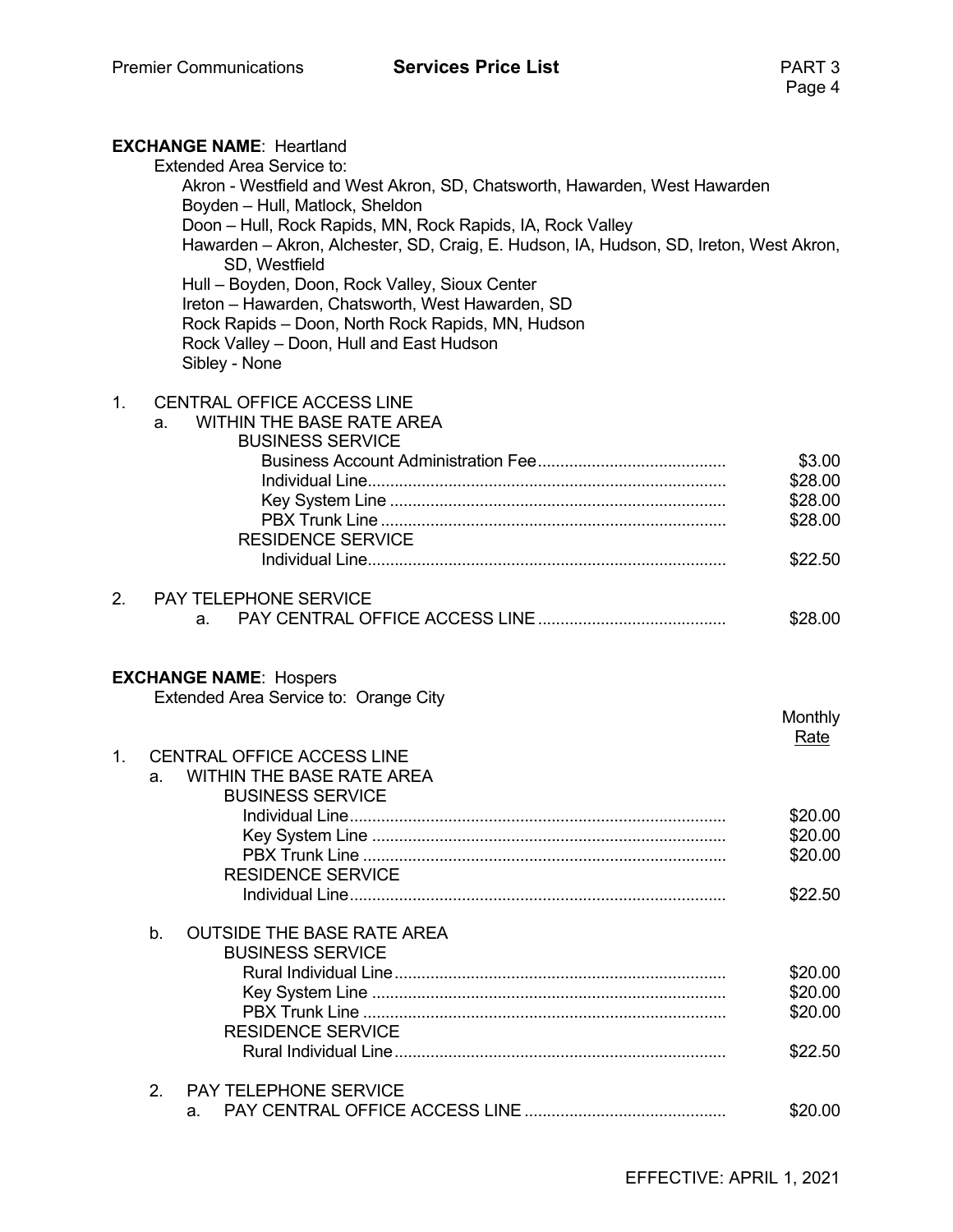#### **INTEREST PAID ON DEPOSITS**

Interest paid on deposits will be 0.25%.

#### **DIRECTORY LISTINGS**

|  | \$0.50 |
|--|--------|
|  | \$1.00 |
|  | \$0.50 |

#### **EMPLOYEES' TELEPHONE SERVICE**

The charge for Employees' Telephone Service is 0% of the regular rate.

#### **FOREIGN EXCHANGE SERVICE**

- 1. Serving Exchange (Dial Tone Provider) rates would be as follows:
	- a. Business or Residence rates would apply (See Part IV of this Services Catalog), plus any possible mileage rates for outside of the base rate area;
	- b. Plus, a FX service rate of \$4.00 per month.
- 2. Local Exchange (Non Dial Tone Provider) rates would be as follows:
	- a. Business or Residence "Central Office Access Line" rates would apply (See Part IV of this Services Catalog), plus any possible mileage rates for outside of the base rate area;
		- b. Plus, a FX service rate of \$4.00 per month.

#### **MILEAGE RATES**

|    |                                                                                            | Monthly<br>Rate |
|----|--------------------------------------------------------------------------------------------|-----------------|
| 1. | Between Buildings on Same Premises, per 1/4 mile or fraction thereof<br>a.                 | ICB             |
| 2. | Outside the Base Rate Area (Rural)<br>One-party service, Pay Telephone Service Line,<br>а. | ICB             |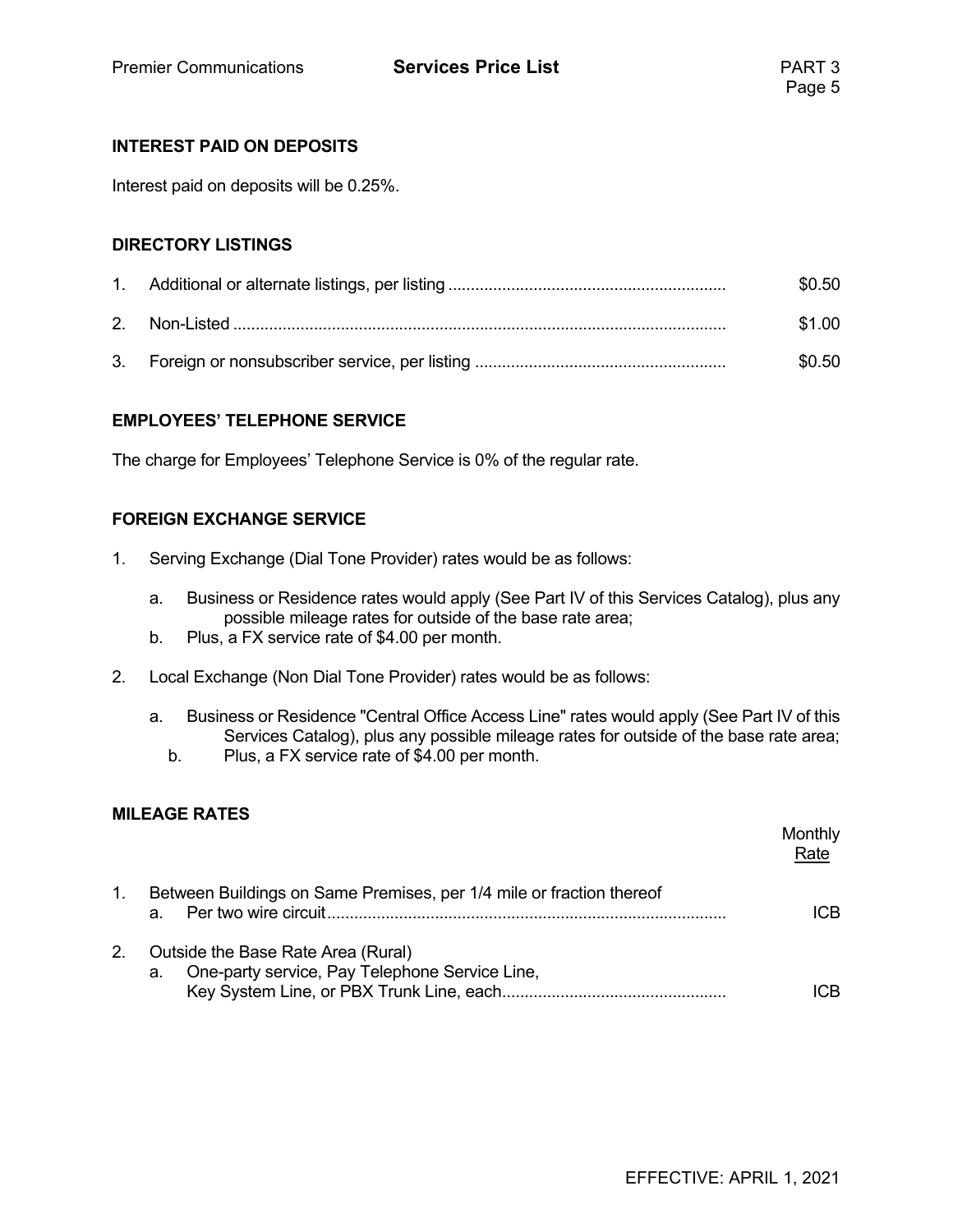#### **TOLL BLOCKING SERVICE**

|                                   | Monthly<br>Rate | Nonrecurring<br>Charge |
|-----------------------------------|-----------------|------------------------|
| <b>Toll Blocking Service (out</b> | \$2.00          | #                      |
| # See Service Charges             |                 |                        |

#### **SPECIAL BILLING ARRANGEMENTS**

|    |                       | Monthly<br>Rate | Nonrecurring<br>Charge |
|----|-----------------------|-----------------|------------------------|
| 1. |                       | \$3.00          | #                      |
|    | # See Service Charges |                 |                        |

#### **TEMPORARY OR VACATION SUSPENSION**

The monthly rate will be 0% of the regular rate for the services suspended.

The rates may be billed in total prior to the establishment of vacation rate service, or monthly, at the option of the Company.

#### **ADJACENT EXCHANGE SERVICE**

|  | Monthly<br>Rate |
|--|-----------------|
|  | ICB             |

#### **LATE PAYMENT CHARGES**

Late payment charges shall be \$10.00 per month.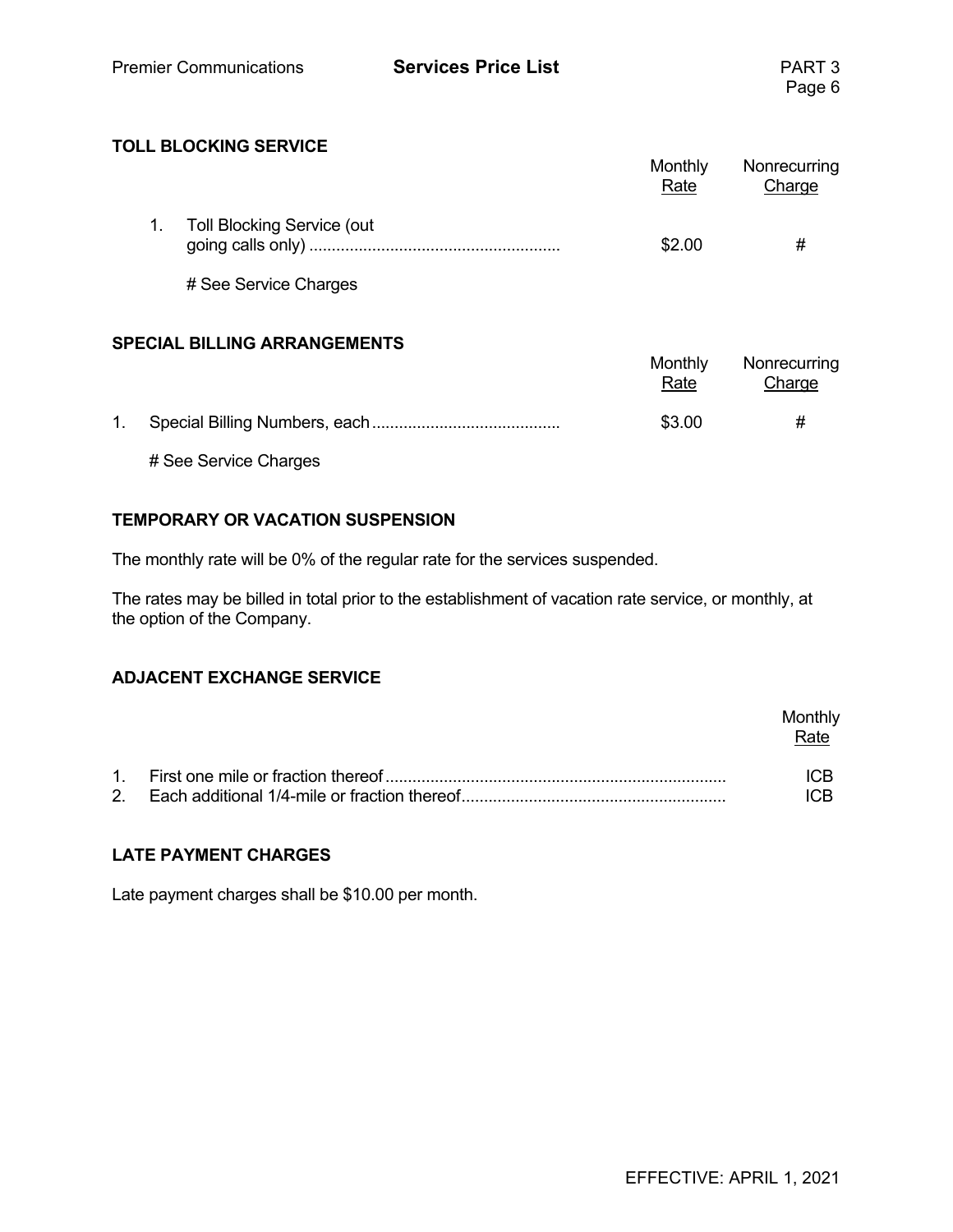#### **CUSTOM CALLING SERVICES**

|                 |                                               | <b>Monthly Rate</b>  |                 |
|-----------------|-----------------------------------------------|----------------------|-----------------|
|                 |                                               | Per CO Line Equipped |                 |
|                 | <b>Individual Services</b><br>Residence       |                      | <b>Business</b> |
|                 |                                               |                      |                 |
| $\mathbf 1$     |                                               | \$0.00               | \$0.00          |
| 2.              |                                               | \$1.00               | \$1.00          |
| 3.              |                                               | \$1.00               | \$1.00          |
| 4.              |                                               | \$1.00               | \$1.00          |
| 5.              |                                               | \$1.00               | \$1.00          |
| 6.              |                                               | \$1.00               | \$1.00          |
| 7.              |                                               | \$1.00               | \$1.00          |
| 8.              |                                               | \$1.00               | \$1.00          |
| 9.              |                                               | \$1.00               | \$1.00          |
| 10.             |                                               | \$2.00               | \$2.00          |
| 11.             |                                               | \$2.50               | \$2.50          |
| 12.             |                                               | \$3.50               | \$3.50          |
| 13.             | Calling Name & Number Del Blocking (per line) | \$3.50               | \$3.50          |
| 14.             |                                               | \$0.00               | \$0.00          |
| 15.             |                                               | \$3.00               | \$3.00          |
| 16.             |                                               | \$2.00               | \$2.00          |
| 17 <sub>1</sub> |                                               | \$2.00               | \$2.00          |
| 18.             |                                               | \$1.00               | \$1.00          |
| 19.             |                                               | \$1.00               | \$1.00          |
| 20.             |                                               | \$3.00               | \$3.00          |
| 21.             |                                               | \$1.00               | \$1.00          |
| 22.             |                                               | \$2.00               | \$2.00          |

#### SERVICE CHARGES

|    |         |    |                                                           | Charge  |
|----|---------|----|-----------------------------------------------------------|---------|
| 1. |         |    | <b>Service Ordering Charge</b>                            |         |
|    |         |    | Per customer request for work ordered and requested to be |         |
|    |         |    | completed at the same time                                |         |
|    | $a_{-}$ |    | <b>Residence Service</b>                                  |         |
|    |         |    | For connecting new or additional Central Office           |         |
|    |         |    |                                                           | \$25.00 |
|    |         | 2) | For moving or changing existing service and               |         |
|    |         |    | facilities, record work or adding new or                  |         |
|    |         |    | additional service and facilities other than              |         |
|    |         |    |                                                           |         |